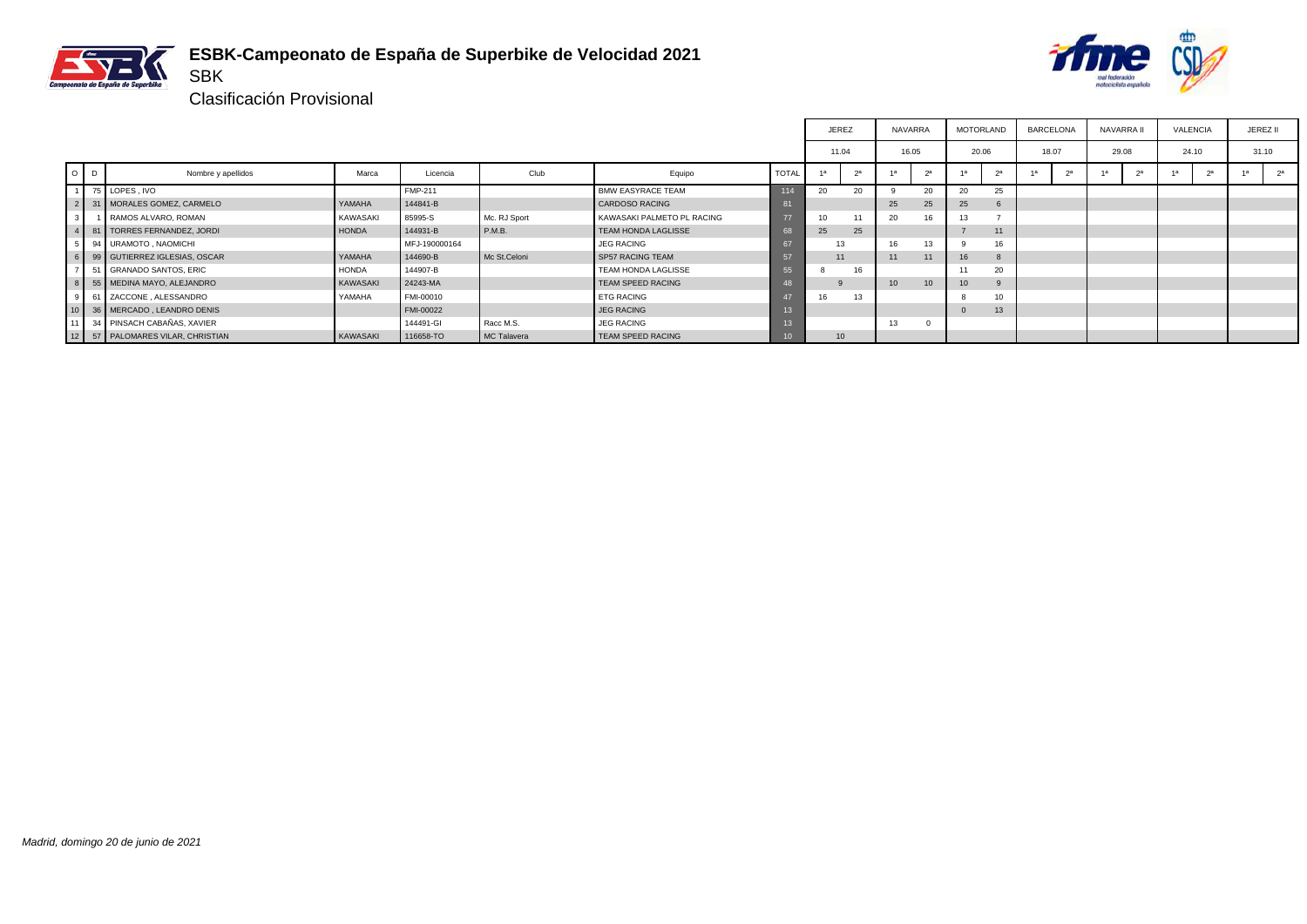



|                 |         |                                 |               |                |                       |                                  |              | <b>JEREZ</b>     |                | <b>NAVARRA</b> |                | <b>MOTORLAND</b> |                  | <b>BARCELONA</b> |                | NAVARRA II |                | <b>VALENCIA</b>      |    | JEREZ II       |
|-----------------|---------|---------------------------------|---------------|----------------|-----------------------|----------------------------------|--------------|------------------|----------------|----------------|----------------|------------------|------------------|------------------|----------------|------------|----------------|----------------------|----|----------------|
|                 |         |                                 |               |                |                       |                                  |              | 11.04            |                | 16.05          |                | 20.06            |                  |                  | 18.07          | 29.08      |                | 24.10                |    | 31.10          |
|                 | $O$ $D$ | Nombre y apellidos              | Marca         | Licencia       | Club                  | Equipo                           | <b>TOTAL</b> | 1a               | 2 <sup>a</sup> | 1a             | 2 <sup>a</sup> | 1a               | 2 <sup>a</sup>   | 1a               | 2 <sup>a</sup> | 1a         | 2 <sup>a</sup> | 2 <sup>a</sup><br>1a | 1a | 2 <sup>a</sup> |
|                 |         | 12 GOMEZ RUS, BORJA             | YAMAHA        | 230637-MU      | Poli-Sport Cartagena  | <b>CARDOSO RACING</b>            | 112          | 16               | 25             | 25             | 25             | 11               | 10 <sup>10</sup> |                  |                |            |                |                      |    |                |
| $\overline{2}$  |         | 43 JESPERSEN, SIMON             | YAMAHA        | DMU-37549      |                       | <b>H43 TEAM NOBBY</b>            | 90           | 25               |                | 20             | 13             | 16               | 16               |                  |                |            |                |                      |    |                |
| 3               |         | 33 VALLE MUÑOZ, DANIEL          | YAMAHA        | 224070-M       | Sotobike              | YAMAHA MS RACING                 | 82           | $\Omega$         | 10             | 11             | 16             | 25               | 20               |                  |                |            |                |                      |    |                |
|                 |         | 16 RUIZ CARRANZA, ALEJANDRO     | <b>YAMAHA</b> | 24116-GR       | CM. Circuito de Jerez | ANDOTRANS TEAM TORRENTÓ          | 66           | 13               | 20             | 13             | 11             |                  | $\Omega$         |                  |                |            |                |                      |    |                |
|                 |         | 18 VIU COTOLI, ALEIX            |               | 144059-B       |                       | <b>EASYRACE TEAM</b>             | 65           |                  |                | $\Omega$       | 20             | 20               | 25               |                  |                |            |                |                      |    |                |
| 6 <sup>1</sup>  |         | 39 QUERO MARTINEZ, BORJA        | YAMAHA        | 230891-MU      | Escuderia J-80        | <b>I+DENT RACING TEAM</b>        | -49          | 20               |                | 9              |                |                  | 13               |                  |                |            |                |                      |    |                |
|                 |         | 19 DIAZ CORBELLA, JOAN          | YAMAHA        | 144584-T       |                       | <b>H43 TEAM NOBBY TALASUR</b>    | 49           |                  |                | 16             | 10             | 10               |                  |                  |                |            |                |                      |    |                |
|                 |         | 96 SANCHIS MARTINEZ, DAVID      | YAMAHA        | 251314-V       | Circuito del Motor    | MRE TALENT                       |              | 10 <sup>10</sup> | 13             | $\overline{2}$ | 8              |                  | 9                |                  |                |            |                |                      |    |                |
| $\Omega$        |         | 85   ROMERO BARBOSA, PEDRO NUNO | YAMAHA        | 9364-RF        |                       | YAMAHA GV STRATOS                |              | 11               |                | 10             | $\Omega$       | 13               |                  |                  |                |            |                |                      |    |                |
| 10 <sup>1</sup> |         | 52 ERILL TRALLERO, GUILLEM      | KAWASAKI      | 143996-B       | Mc. Piera Scan        | DEZA-BOX 77 RACING TEAM          | 38           | 11               | 16             | $\Omega$       | $\overline{2}$ |                  | $\overline{4}$   |                  |                |            |                |                      |    |                |
|                 |         | 23 ARBEL, LOIC                  | YAMAHA        | FFM-132383     |                       | ANDOTRANS TEAM TORRENTÓ          | 36           | 6                |                |                |                |                  |                  |                  |                |            |                |                      |    |                |
|                 |         | 12 57 KOSKINEN, KENNY           | <b>YAMAHA</b> | SML-2950137862 |                       | <b>KALLIO RACING JUNIOR TEAM</b> | 23           |                  |                | 5              |                |                  |                  |                  |                |            |                |                      |    |                |
| 13 <sup>1</sup> |         | 38 RODRIGUEZ HERNANDEZ, JUAN    |               | 251119-CS      | CM RPM Castellón      |                                  | 23           |                  |                |                |                |                  |                  |                  |                |            |                |                      |    |                |
|                 |         | 14 74 SAKO, DAIJIRO             | YAMAHA        | 144180-B       | Mc St.Celoni          | ANTONIBARCELONA XCTECH           | 21           | 5                |                | -6             | 9              |                  |                  |                  |                |            |                |                      |    |                |
|                 |         | 15 94 GONZALEZ, ANDRES PABLO    | YAMAHA        | 9365-RF        |                       | <b>EASYRACE TEAM</b>             | 19           | 8                |                |                | $\Omega$       |                  | 3                |                  |                |            |                |                      |    |                |
| 16 <sup>1</sup> |         | 5 STRUDWICK THOMAS              | YAMAHA        | ACU-161806     |                       | MONEX TEAM EDGE RST              | 19           |                  | 9              | $\Omega$       | $\overline{0}$ |                  | $\overline{2}$   |                  |                |            |                |                      |    |                |
| 17              |         | 92 ROIG MARTINEZ, NIL           | YAMAHA        | 144337-B-AMP   | Racc M.S.             | SP57 RACING TEAM                 |              |                  |                |                |                |                  |                  |                  |                |            |                |                      |    |                |
| l 18 L          |         | 54 BULIK, MICHAL                | <b>YAMAHA</b> | SMF-190000059  |                       | NEW2 PROJECT                     | 13           |                  |                | $\Omega$       |                | $\mathcal{L}$    | 5                |                  |                |            |                |                      |    |                |
|                 |         | 19 71 PATOVA, KIMI              | YAMAHA        | SML-1260131659 |                       | RAM RACING YAMAHA                |              | $\epsilon$       |                | $\Omega$       | $\Omega$       |                  |                  |                  |                |            |                |                      |    |                |
| $\frac{1}{20}$  |         | 50 VOSTATEK , ONDREJ            | YAMAHA        | ACCR-190000091 |                       | <b>GM FUEL-VRC TEAM</b>          |              |                  |                | -3             | $\Omega$       |                  | $\Omega$         |                  |                |            |                |                      |    |                |
| 21              |         | 81 NASSI, FELIX                 | YAMAHA        | SML-1240132025 |                       | <b>MDR SPAINCIRCUITS</b>         |              |                  | 3              | $\mathbf 0$    |                |                  |                  |                  |                |            |                |                      |    |                |
|                 |         | 22 64 FABBRI, DAVIDE            | <b>YAMAHA</b> | FMI-00001      |                       | H43 TEAM NOBBY                   |              |                  | $\overline{2}$ | $\Omega$       | $\Omega$       |                  | $\Omega$         |                  |                |            |                |                      |    |                |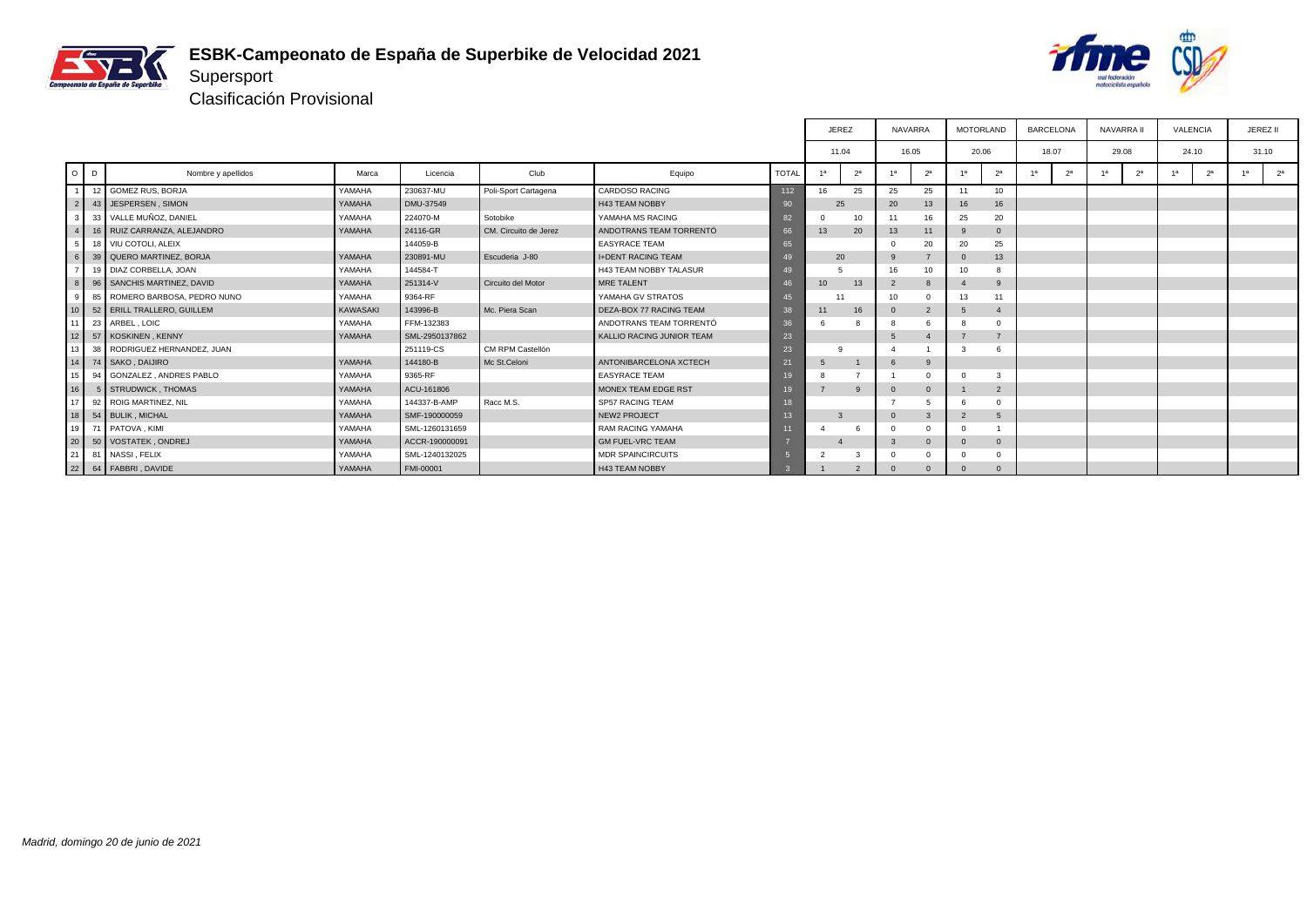

#### **ESBK-Campeonato de España de Superbike de Velocidad 2021** SBK Junior



Clasificación Provisional

|                 |              |                                       |                 |           |                                |                                |              | <b>JEREZ</b>    |                | NAVARRA        |                | <b>MOTORLAND</b> |                  |                | <b>BARCELONA</b> | <b>NAVARRA II</b> |                | VALENCIA             |    | JEREZ II       |
|-----------------|--------------|---------------------------------------|-----------------|-----------|--------------------------------|--------------------------------|--------------|-----------------|----------------|----------------|----------------|------------------|------------------|----------------|------------------|-------------------|----------------|----------------------|----|----------------|
|                 |              |                                       |                 |           |                                |                                |              | 11.04           |                | 16.05          |                | 20.06            |                  |                | 18.07            | 29.08             |                | 24.10                |    | 31.10          |
| $O$ $D$         |              | Nombre y apellidos                    | Marca           | Licencia  | Club                           | Equipo                         | <b>TOTAL</b> | 1 <sup>a</sup>  | 2 <sup>a</sup> | 1 <sup>a</sup> | 2 <sup>a</sup> | 1 <sup>a</sup>   | 2 <sup>a</sup>   | 1 <sup>a</sup> | 2 <sup>a</sup>   | 4a                | 2 <sup>a</sup> | 2 <sup>a</sup><br>1a | 1a | 2 <sup>a</sup> |
|                 |              | 72 RUIZ RUIZ, YERAY                   | YAMAHA          | 24213-MA  | C.D. Motos Siles Carlos Málaga | YAMAHA MS RACING               | 114          | 16              | 20             | 25             | 20             | 20               | 13               |                |                  |                   |                |                      |    |                |
| 2               |              | 27 DIAZ CEBRIAN, ALVARO               | YAMAHA          | 251335-V  |                                | ARCO-MOTOR UNIVERSITY TEAM     | 92           | 20              | 16             | $\overline{7}$ | 13             | 11               | 25               |                |                  |                   |                |                      |    |                |
| 3 I             | $\mathbf{A}$ | FERNANDEZ ROBLEDILLO, ERIC            | <b>KAWASAKI</b> | 144575-B  |                                | <b>TEAM SPEED RACING</b>       | 82           | 13              | 13             | 11             | 25             |                  | 20               |                |                  |                   |                |                      |    |                |
|                 | 47           | HERNANDEZ MOYANO, FERRAN              | <b>HONDA</b>    | 144027-B  | C.E.C. Alcarràs                | TEAM BOX 64                    | 59           | 3               | $\overline{7}$ |                |                | 25               | 16               |                |                  |                   |                |                      |    |                |
| 5               | 98           | MOGEDA VENDRELLS, DANIEL              | <b>KAWASAKI</b> | 144613-B  | Racc M.S.                      | ESP SOLUTIONS MOTAP RT         | 55           | $\Omega$        | 11             | 9              | 10             | 16               |                  |                |                  |                   |                |                      |    |                |
|                 |              | 94   LLAMBIAS ROSAS, FACUNDO ANDRES   | KAWASAKI        | 224232-M  |                                | KAWASAKI PL RACING JUNIOR TEAM | 48           | $\mathbf 0$     | 8              | 16             | 16             |                  | $\overline{2}$   |                |                  |                   |                |                      |    |                |
|                 |              | 83 KAWAKAMI, MEIKON YUJI              | YAMAHA          | 236719-NA | C. M. Club Cirbón              | YAMAHA MS RACING               | 48           | 10 <sup>1</sup> | 25             | 13             | $\Omega$       |                  |                  |                |                  |                   |                |                      |    |                |
| $\mathbf{g}$    |              | 67 KAWAKAMI, ELITON                   | YAMAHA          | 236718-NA | C. M. Club Cirbón              | YAMAHA MS RACING               | 45           | 25              | $\Omega$       | 20             | $\overline{0}$ |                  |                  |                |                  |                   |                |                      |    |                |
| 9               | 91           | JIMENEZ VICENTE, BORJA                | <b>KAWASAKI</b> | 230706-MU | Poli-Sport Cartagena           | ESP SOLUTIONS MOTAP RT         | 42           | 8               | 10             | 10             | $\Omega$       | -3               | 11               |                |                  |                   |                |                      |    |                |
| 10              | -8           | <b>GIMENEZ DE TORRES, CARLOS</b>      | YAMAHA          | 251182-V  | MC Sueca                       | ARCO MOTOR UNIVERSITY TEAM     | 35           | $\overline{4}$  | 6              | 3              | $\overline{4}$ | 10 <sup>1</sup>  | 8                |                |                  |                   |                |                      |    |                |
| 11 <sup>1</sup> |              | 22 CARRION MARTINEZ, ALEJANDRO        | KAWASAKI        | 117056-CR |                                | DR7 HMAX                       | 32           | 11              | 9              | 6              | 6              |                  |                  |                |                  |                   |                |                      |    |                |
| 12              |              | 26   OSUNA SAEZ, JOSE MANUEL          | KAWASAKI        | 24015-SE  |                                | DEZA - BOX 77 RACING TEAM      | 32           |                 | 5              | $\overline{2}$ | 5              |                  | 6                |                |                  |                   |                |                      |    |                |
| 13 <sup>1</sup> | 57           | TORRES DOMINGUEZ, ANTONIO             | KAWASAKI        | 24138-SE  |                                | DEZA - BOX 77 RACING TEAM      | 31           |                 |                | 8              | q              |                  | $\Omega$         |                |                  |                   |                |                      |    |                |
| 14              |              | 56   MORILLAS ZAMORA, DAYRON          | YAMAHA          | 143816-B  |                                | YAMAHA MS RACING               | 30           | $\overline{2}$  | $\overline{4}$ | 5              | $\overline{2}$ | $\overline{7}$   | 10 <sup>10</sup> |                |                  |                   |                |                      |    |                |
| 15 <sup>1</sup> | 74           | CONESA BENITO, JUAN ANTONIO           |                 | 251282-A  | CM Gass74                      | <b>TEAM LAGLISSE</b>           | 20           | $\Omega$        | $\Omega$       | $\Omega$       | $\Omega$       | 13               |                  |                |                  |                   |                |                      |    |                |
| 16              |              | 35   SAIZ MARQUEZ, YERAY              | KAWASAKI        | 85968-S   | Mc. RJ Sport                   | <b>TECNIRACING</b>             | 18           |                 | $\mathbf{3}$   | $\Omega$       | $\mathbf{8}$   | $\Omega$         | $\Omega$         |                |                  |                   |                |                      |    |                |
| 17              |              | 14 MILLAN GOMEZ, ALEX                 | KAWASAKI        | 144352-B  | Racc M.S.                      | <b>TEAM SPN-EMACOMPETICION</b> | 15           |                 |                | $\overline{4}$ | 11             |                  |                  |                |                  |                   |                |                      |    |                |
| 18              |              | 53   YEBRA PEREZ, HECTOR              | KAWASAKI        | 90019-LE  |                                |                                |              | $\Omega$        | $\overline{2}$ | $\Omega$       | $\Omega$       | $\alpha$         | $\mathbf{0}$     |                |                  |                   |                |                      |    |                |
| 19 <sup>1</sup> |              | 81 RIVERA COLORADO, JUAN ESTEBAN      | KAWASAKI        | 55065-Z   | A.D. Aragon Sport              | AUSTIN RACING VHC LIQUI MOLY   |              | 5               | $\Omega$       | $\Omega$       | 3              | $\Omega$         |                  |                |                  |                   |                |                      |    |                |
| 20              |              | 18 SANTOS TRILLA, JOAN                | KAWASAKI        | 144822-GI |                                | <b>QRG MOTOR RACING</b>        |              | $\Omega$        | $\Omega$       | $\mathbf{0}$   | $\Omega$       |                  | 3                |                |                  |                   |                |                      |    |                |
| 21              |              | 76 VALLE MOYANO, CARLOS               | KAWASAKI        | 24151-MA  | C.D. Motos Siles Carlos Málaga | ESP SOLUTIONS MOTAP RT         |              |                 |                |                |                | $\Omega$         | 5                |                |                  |                   |                |                      |    |                |
| 22              |              | 51   URIOSTEGUI DOMINGUEZ, JUAN PABLO | YAMAHA          | 195785-PO | <b>Ikeric Racing</b>           | <b>I+DENT RACING TEAM</b>      |              | $\Omega$        | $\mathbf{0}$   | $\mathbf{0}$   | $\overline{0}$ | $\Omega$         | 4                |                |                  |                   |                |                      |    |                |
| 23              |              | 79 GONCALVES ALONSO, TOMAS MARIA      | KAWASAKI        | FMP-355   |                                | <b>TEAM SPN-EMACOMPETICION</b> |              |                 |                |                |                | $\mathcal{P}$    |                  |                |                  |                   |                |                      |    |                |
| 24              |              | 48 GARCIA GONZALEZ, JULIO             | <b>KAWASAKI</b> | 24011-MA  |                                | <b>TEAM SPN-EMACOMPETICION</b> |              |                 | $\mathbf{0}$   | $\mathbf{0}$   | $\overline{0}$ | $\Omega$         |                  |                |                  |                   |                |                      |    |                |
| 25              | 42           | PEREZ ORNEDO, RAUL                    | <b>KAWASAKI</b> | 24460-H   | C.D. Vialmotor                 | <b>FUSIÓN RACING TEAM</b>      |              | C               |                | $\Omega$       |                |                  |                  |                |                  |                   |                |                      |    |                |
| 26              | 84           | DOMINGUEZ VILLARRUBIA, HECTOR         | YAMAHA          | 116656-CR | <b>CIV MotorSport</b>          | <b>I+DENT RACING TEAM</b>      |              |                 |                | $\Omega$       | $\Omega$       |                  | $\Omega$         |                |                  |                   |                |                      |    |                |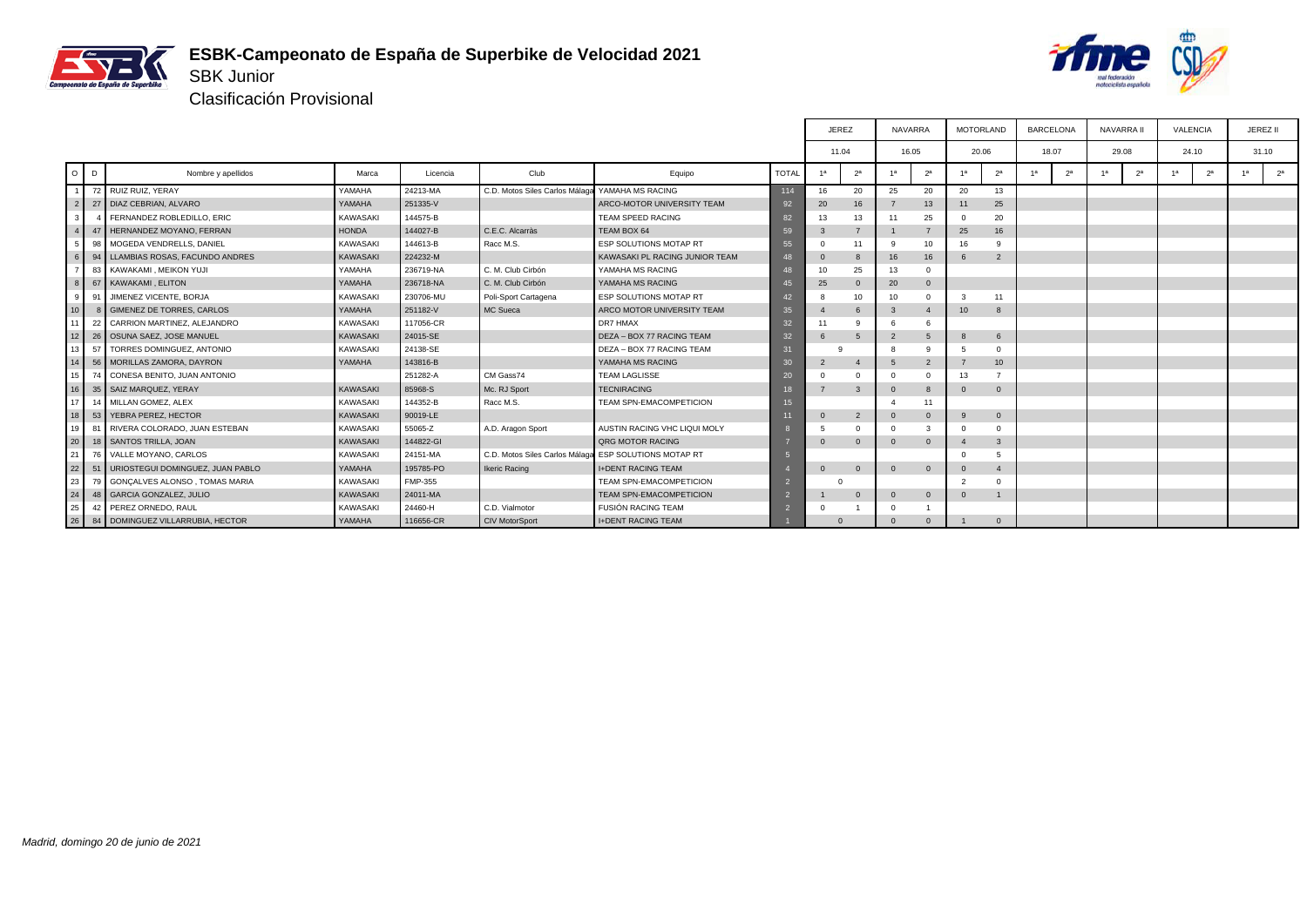

#### **ESBK-Campeonato de España de Superbike de Velocidad 2021** PreMoto3



|                |                                    |                   |           |                       |                              |              | <b>JEREZ</b>   |    | <b>NAVARRA</b> |          | <b>MOTORLAND</b> |              | <b>BARCELONA</b> |            | <b>NAVARRA</b> |            | <b>VALENCIA</b> |    | JEREZ II |                |
|----------------|------------------------------------|-------------------|-----------|-----------------------|------------------------------|--------------|----------------|----|----------------|----------|------------------|--------------|------------------|------------|----------------|------------|-----------------|----|----------|----------------|
|                |                                    |                   |           |                       |                              |              | 11.04          |    | 16.05          |          | 20.06            |              | 18.07            |            | 29.08          |            | 24.10           |    | 31.10    |                |
| $O$ $D$        | Nombre y apellidos                 | Marca             | Licencia  | Club                  | Equipo                       | <b>TOTAL</b> | 1 <sup>a</sup> | าล |                | $\alpha$ | 1a               | $\alpha$     |                  | $\alpha$ a |                | $\alpha$ a |                 | 2a | 1a       | 2 <sup>a</sup> |
|                | 16 FUERTES JUAN, ALVARO            | <b>BEON</b>       | 251163-V  | <b>KSB Sport</b>      | <b>FUERTES TEAM</b>          | 127          | 25             | 16 | 20             | 25       | 16               | 25           |                  |            |                |            |                 |    |          |                |
| $\overline{2}$ | 8 GARCIA MIGUEL, MARCO             | <b>BEON</b>       | 223986-M  |                       | <b>IGAXTEAM</b>              |              | 13             | 13 | 13             | 13       | 13               | 20           |                  |            |                |            |                 |    |          |                |
|                | 3 34 GRAS CORDON, EITAN GABRIEL    | <b>BEON</b>       | 224047-M  |                       | AUSTIN RACING VHC LIQUI MOLY |              | 10             | 20 | 25             |          |                  |              |                  |            |                |            |                 |    |          |                |
|                | 4   18   OLIVARES RODRIGUEZ, PABLO | <b>MIR RACING</b> | 24481-MA  |                       | <b>GM FUEL-VRC TEAM</b>      |              | 20             |    | 16             |          | 25               | $\mathbf{0}$ |                  |            |                |            |                 |    |          |                |
|                | 5 41 CERPA CUELLAR, YVONNE         | <b>BEON</b>       | 144232-B  |                       | <b>IGAXTEAM</b>              |              |                | 11 |                | 20       | 10               |              |                  |            |                |            |                 |    |          |                |
|                | 6 14 GUTIERREZ COBO, EDUARDO       | <b>BEON</b>       | 24060-SE  |                       |                              |              |                |    | 11             | 10       | 20               |              |                  |            |                |            |                 |    |          |                |
| $\overline{ }$ | 94 AGUILAR GOMEZ, MARC             | <b>BEON</b>       | 144024-GI | Mc St.Celoni          | <b>QRG MOTOR RACING</b>      |              |                | 10 |                |          |                  |              |                  |            |                |            |                 |    |          |                |
|                | 8 57 ROMERO ARIAS, RUBEN           | <b>BEON</b>       | 117038-CR | <b>CIV MotorSport</b> | <b>ILUSION TEAM</b>          |              |                |    |                |          |                  |              |                  |            |                |            |                 |    |          |                |
| 9 I            | 22 AUSTIN, BEN RICHARD             | <b>BEON</b>       | 55033-Z   | A.D. Aragon Sport     | AUSTIN RACING VHC LIQUI MOLY |              |                |    | 10             |          |                  |              |                  |            |                |            |                 |    |          |                |
|                | 10 74 BROWN, CARTER                | <b>MIR RACING</b> | 9367-RF   |                       | <b>CUNA DE CAMPEONES</b>     |              |                | 25 |                |          |                  |              |                  |            |                |            |                 |    |          |                |
|                | 11 58 ARMARIO ROMERO, JOSE LUIS    | <b>MIR RACING</b> | 24039-CA  |                       | <b>GM FUEL-VRC TEAM</b>      |              |                |    |                | -9       | - 9              | 13           |                  |            |                |            |                 |    |          |                |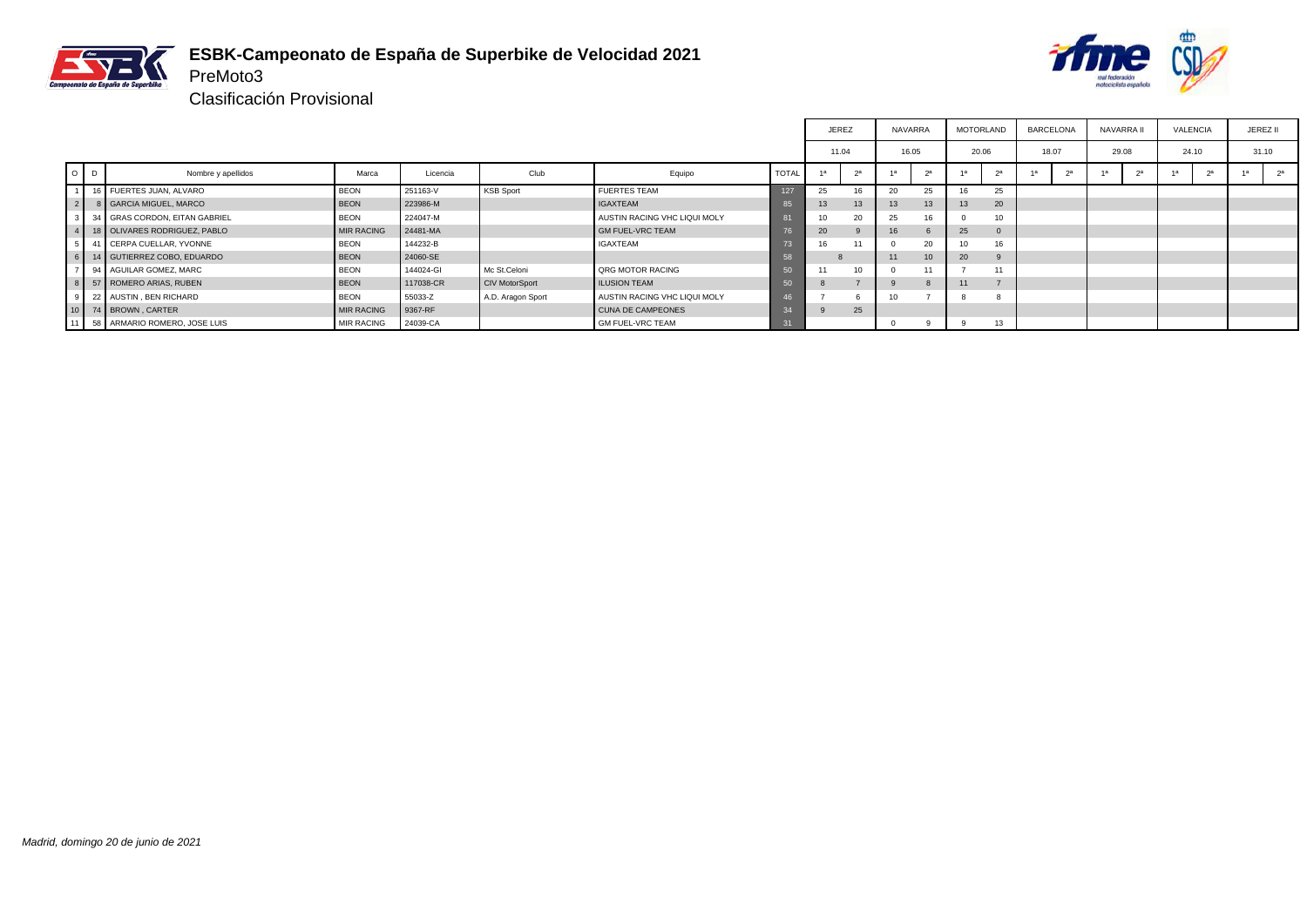



Clasificación Provisional

|                 |         |                                     |                   |              |                         |                                      |              | <b>JEREZ</b>   |                | <b>NAVARRA</b> |                | <b>MOTORLAND</b> |                 | <b>BARCELONA</b> |                | <b>NAVARRA II</b> |                | VALENCIA |                | JEREZ II |                |
|-----------------|---------|-------------------------------------|-------------------|--------------|-------------------------|--------------------------------------|--------------|----------------|----------------|----------------|----------------|------------------|-----------------|------------------|----------------|-------------------|----------------|----------|----------------|----------|----------------|
|                 |         |                                     |                   |              |                         |                                      |              | 11.04          |                | 16.05          |                | 20.06            |                 | 18.07            |                | 29.08             |                | 24.10    |                | 31.10    |                |
|                 | $O$ $D$ | Nombre y apellidos                  | Marca             | Licencia     | Club                    | Equipo                               | <b>TOTAL</b> | 1a             | 2 <sup>a</sup> | 1a             | 2 <sup>a</sup> | 1a               | 2 <sup>a</sup>  | 1a               | 2 <sup>a</sup> | 1a                | 2 <sup>a</sup> | 1а       | 2 <sup>a</sup> | 1a       | 2 <sup>a</sup> |
|                 |         | 7 FERNANDEZ ETXEBERRIA, BEÑAT       | CORSE             | 279795-SS    | Fly Group Mc.           | AUSTIN RACING VHC LIQUI MOLY         | 110          | 13             | 25             | 20             | 16             | 20               | 16              |                  |                |                   |                |          |                |          |                |
| $\overline{2}$  |         | 45   LONGARELA MONTES, ALEX         | <b>BEON</b>       | 224102-M     |                         | <b>IGAXTEAM</b>                      | 90           | 20             | 20             | $\mathbf{0}$   | 25             |                  | 25              |                  |                |                   |                |          |                |          |                |
|                 |         | 49 RODRIGUEZ ALVAREZ, IZAN          | <b>BEON</b>       | 144493-B     | Racc M.S.               | <b>ETG RACING</b>                    | 90           | 6              | 11             | 25             | 10             | 25               | 13              |                  |                |                   |                |          |                |          |                |
|                 |         | 17 ALOMAR BOVER, PEDRO              | <b>BEON</b>       | 68085-IB     | Pm. Sant Joan           | <b>IGAXTEAM</b>                      |              | 25             | 16             |                | 5              |                  | 20              |                  |                |                   |                |          |                |          |                |
|                 |         | 71 CANO TORTOSA, CARLOS             | <b>BEON</b>       | 230657-MU    |                         | H43 TEAM NOBBY PAKOSTA37             | 65           | a              | 13             | 20             |                | 13               | 10 <sup>1</sup> |                  |                |                   |                |          |                |          |                |
|                 |         | 70   KARPUSHIN, IAROSLAV            | CORSE             | 55132-Z      | A.D. Aragon Sport       | AUSTIN RACING VHC LIQUI MOLY         | 54           | 10             |                | 10             | $\Omega$       | 16               | 11              |                  |                |                   |                |          |                |          |                |
|                 |         | 46 LUCAS ESTEVE, ALVARO             | CORSE             | 230644-MU    |                         | MRE TALENT                           | 54           | 5              |                | 13             | 13             | 10               | 9               |                  |                |                   |                |          |                |          |                |
|                 |         | 8 MIROSLAVOV NIKOLAEV. NIKOLA       | <b>BEON</b>       | 144216-B     |                         | <b>METMOTO RING RACING16</b>         | 48           | 11             |                | 16             | -9             |                  | 8               |                  |                |                   |                |          |                |          |                |
| -9              |         | 69 BUJOSA GARCIA, FERNANDO          | <b>BEON</b>       | 68081-IB-AMP |                         | MIGUEL OLIVEIRA FAN CLUB RACING TEAM | 32           | 16             | 10             |                |                |                  |                 |                  |                |                   |                |          |                |          |                |
| 10 <sup>1</sup> |         | 77 MARTINEZ VELASQUEZ, KERMAN DAVID |                   | 250960-V     | Ctat, Albaida           | CUNA DE CAMPEONES                    | 30           | 3              | 5              | -9             |                |                  | $\Omega$        |                  |                |                   |                |          |                |          |                |
| 11              |         | 5 BERNAL ARNAL, MIGUEL              | CORSE             | 54941-Z      | A.D. Bernal Racing Team | MRE TALENT                           | 27           | $\Omega$       | $\mathfrak{p}$ |                |                | 11               |                 |                  |                |                   |                |          |                |          |                |
| 12              |         | 33 HOARAU, ENZO                     | <b>BEON</b>       | FFM-337077   |                         | <b>JEG RACING</b>                    | 26           |                |                | 11             | 11             |                  |                 |                  |                |                   |                |          |                |          |                |
| 13 <sup>1</sup> |         | 26 FERNANDEZ GARCIA, ALEJANDRA      | <b>MIR RACING</b> | 24096-MA     |                         | <b>CUNA DE CAMPEONES</b>             | 25           | $\Omega$       | 8              |                |                |                  |                 |                  |                |                   |                |          |                |          |                |
| 14              |         | 48 GARCIA GONZALEZ, ANDRES          | <b>MIR RACING</b> | 24004-MA     |                         | <b>TEAM SPN-EMACOMPETICION</b>       | 20           | $\overline{2}$ | 9              | 8              |                |                  | $\mathbf{0}$    |                  |                |                   |                |          |                |          |                |
| 15 <sup>1</sup> |         | 23 RODRIGUEZ MENDEZ, MIGUEL         | <b>MIR RACING</b> | 251176-V     | Circuito del Motor      | CUNA DE CAMPEONES                    | 18           |                |                |                | $\Omega$       |                  |                 |                  |                |                   |                |          |                |          |                |
| 16 I            |         | 84 GUYAU , LORENZO                  | <b>BEON</b>       | 9373-RF      |                         | <b>TECH SOLUTIONS</b>                | 15           |                |                | $\Omega$       |                |                  |                 |                  |                |                   |                |          |                |          |                |
| 17              |         | 65 CURIA ALIAGA, IZAN               |                   | 250964-V     | Ctat, Albaida           | TEAM CURIA / SEMILLA AZTECA          | 15           |                | 3              |                | $\Omega$       | $\overline{2}$   | $\overline{2}$  |                  |                |                   |                |          |                |          |                |
| 18 <sup>1</sup> |         | 44 UCEDA LOPEZ, IVAN                | <b>BEON</b>       | 144098-B     | Mc St.Celoni            | <b>IGAXTEAM</b>                      | 13           |                |                |                | $\overline{2}$ |                  | $\overline{7}$  |                  |                |                   |                |          |                |          |                |
| 19              |         | 10 DUARTE DE ALMEIDA, AFONSO        | <b>BEON</b>       | 24090-MA     |                         | MIGUEL OLIVEIRA FAN CLUB RACING TEAM | 11           |                | 6              | $\Omega$       |                |                  |                 |                  |                |                   |                |          |                |          |                |
| $\vert$ 20      |         | 12 DONOSO RODRIGO, ADRIANO          | <b>BEON</b>       | 24088-CO     |                         | <b>FIFTY MOTORSPORT</b>              |              |                |                | 6              |                |                  | $\mathbf{0}$    |                  |                |                   |                |          |                |          |                |
| 21              |         | 72 GABRIEL, PIO                     | <b>BEON</b>       | FFM-332771   |                         | <b>JEG RACING BRS</b>                |              | $\Omega$       |                |                |                |                  |                 |                  |                |                   |                |          |                |          |                |
|                 |         | 22 66 MORA CIUCUR, JOEL             | <b>BEON</b>       | 144599-B     |                         | <b>QRG MOTOR RACING</b>              |              | $\Omega$       | $\Omega$       |                | $\Omega$       |                  | $\Omega$        |                  |                |                   |                |          |                |          |                |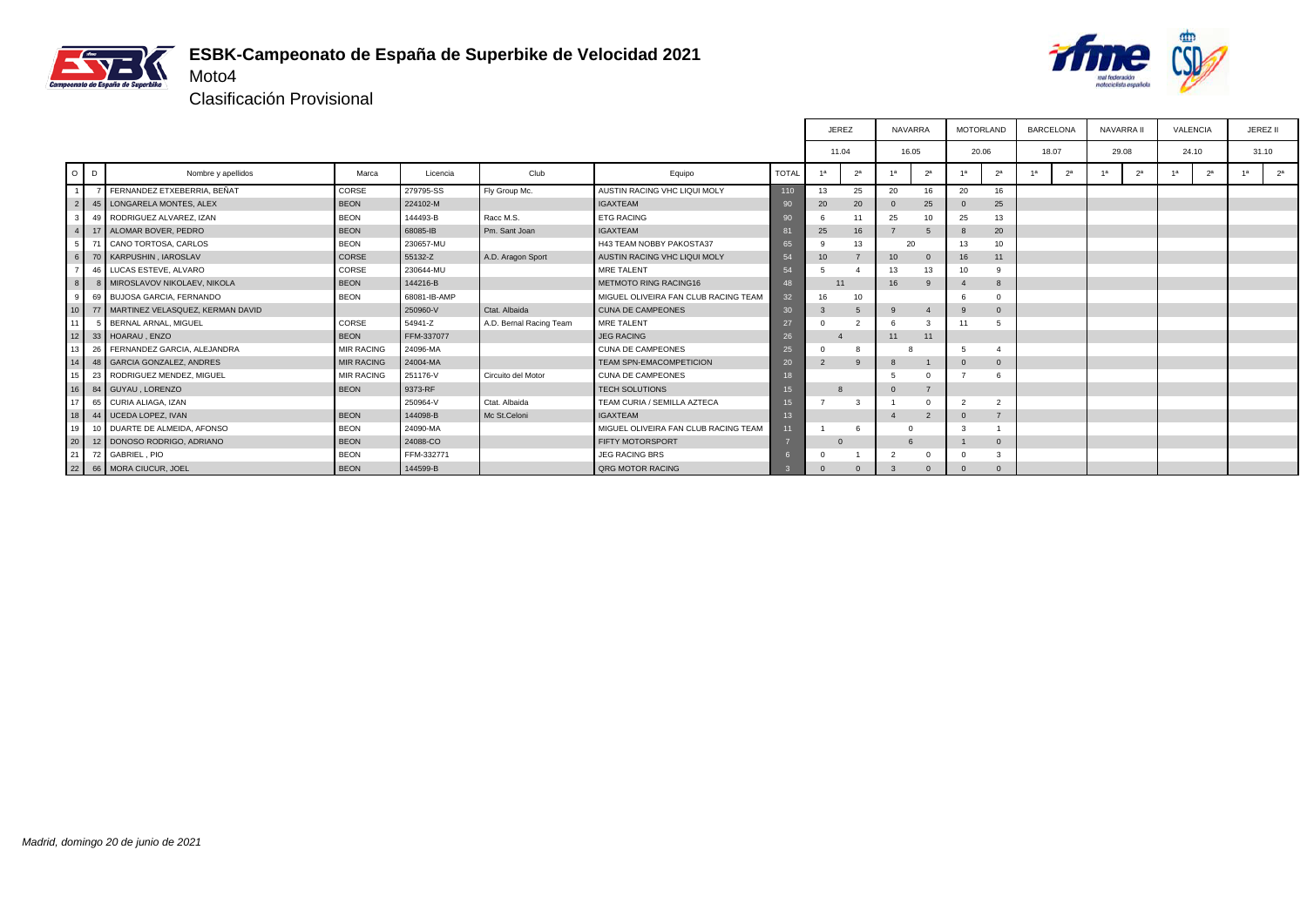

#### **ESBK-Campeonato de España de Superbike de Velocidad 2021** Promo3



|                |   |                                 |                   |                |                   |                              |              | JEREZ |    | NAVARRA |          |       | MOTORLAND        | BARCELONA |                | NAVARRA I | VALENCIA | JEREZ II |                |
|----------------|---|---------------------------------|-------------------|----------------|-------------------|------------------------------|--------------|-------|----|---------|----------|-------|------------------|-----------|----------------|-----------|----------|----------|----------------|
|                |   |                                 |                   |                |                   |                              |              | 11.04 |    | 16.05   |          | 20.06 |                  | 18.07     |                | 29.08     | 24.10    |          | 31.10          |
| $\circ$        | D | Nombre y apellidos              | Marca             | Licencia       | Club              | Equipo                       | <b>TOTAL</b> |       | 25 |         | $\alpha$ | 1a    | $\alpha$         |           | 2 <sup>a</sup> |           |          |          | 2 <sup>a</sup> |
| $\overline{1}$ |   | 11 GONZALEZ PEREZ, DAVID        | <b>MIR RACING</b> | 23995-CA       |                   | <b>CUNA DE CAMPEONES</b>     | 120          | 25    | 20 | 25      | 25       |       | 25               |           |                |           |          |          |                |
|                |   | 2 54 RIOS MALDONADO, JESUS      | CORSE             | 24587-MA       |                   | MRE TALENT                   | 105          | 20    | 25 |         |          | 25    | 16               |           |                |           |          |          |                |
| 3 <sup>1</sup> |   | VIDAL FERNANDEZ, XAVI           |                   | 250992-A       | Ctat. Albaida     |                              | -7           | 13    | 16 | 20      |          |       | 20               |           |                |           |          |          |                |
|                |   | 4 35 COVARRUBIAS GARCIA, ADRIAN | <b>MIR RACING</b> | 224026-M       |                   | PM MOTORSPORT                |              |       |    |         | 20       | 20    | 13               |           |                |           |          |          |                |
| 5 <sub>1</sub> |   | 49 MARTINEZ SOSA, XAVIER        |                   | 68116-IB       |                   | <b>CUNA CAMPEONES</b>        |              |       | 11 |         |          | 16.   | 11               |           |                |           |          |          |                |
|                |   | 6 37 AMER, MONTAGUE JAMES       | <b>BEON</b>       | 55133-Z        | A.D. Aragon Sport | AUSTIN RACING VHC LIQUI MOLY | 58           | 11    |    | 16      | 11       | 13    |                  |           |                |           |          |          |                |
| $\overline{ }$ |   | 44 PEREZ FERRANDO, MARK         |                   | 251330-V       | MC Sueca          |                              |              | 10    | 13 |         |          | 10    |                  |           |                |           |          |          |                |
|                |   | 8 98 SIEBDRATH, MIKA            | <b>MIR RACING</b> | DMSB-J1166279  |                   | CUNA DE CAMPEONES            |              |       |    | 10      |          |       |                  |           |                |           |          |          |                |
| 9              |   | 9 KASSIGIAN, ELLIOT             | <b>MIR RACING</b> | 9360-RF        |                   | CUNA DE CAMPENONES           |              |       | 10 |         |          |       |                  |           |                |           |          |          |                |
|                |   | 10 24 CHOTE, JAYANT             | <b>MIR RACING</b> | KNMV-369331    |                   | <b>CUNA DES CAMPEONES</b>    |              | 16    |    | 13      |          |       |                  |           |                |           |          |          |                |
| 11             |   | 25 PAYNE, KYLE                  |                   | 9363-RF        |                   | <b>CUNA DE CAMPEONES</b>     | 24           |       |    |         |          |       |                  |           |                |           |          |          |                |
|                |   | 12 15 RAMOS REIS, MARTIM MARCO  |                   | <b>FMP-018</b> |                   | <b>CUNA DE CAMPEONES</b>     |              |       |    |         |          | 8     | 10 <sup>10</sup> |           |                |           |          |          |                |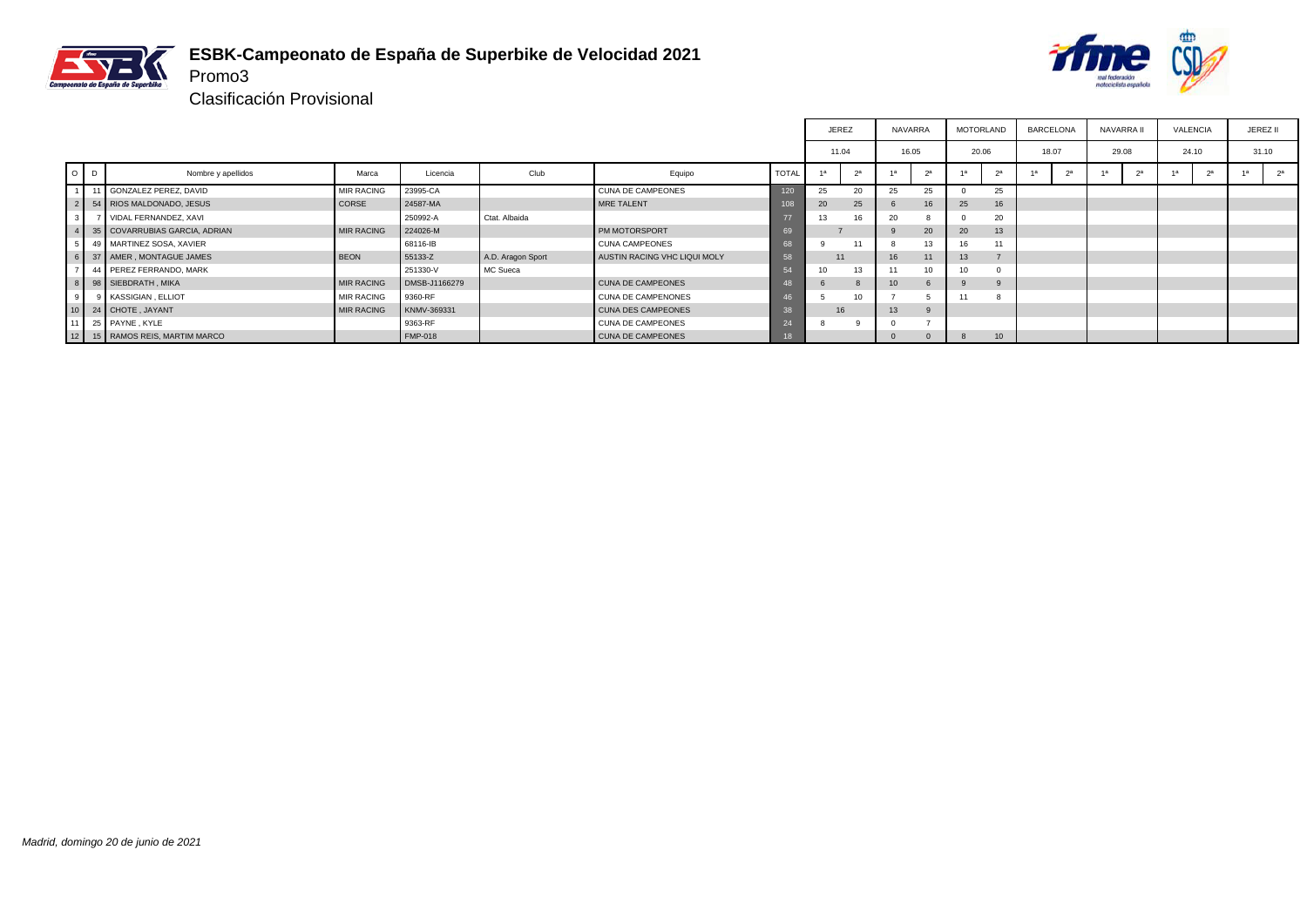

## **ESBK-Campeonato de España de Superbike de Velocidad 2021** Open1000



|                 |          |                                      |                 |                |                       |                            |              |    | <b>JEREZ</b>   | <b>NAVARRA</b>   |                | <b>MOTORLAND</b> |                | <b>BARCELONA</b>     | <b>NAVARRA II</b>    | <b>VALENCIA</b> | JEREZ II             |  |  |  |  |  |  |  |  |  |  |  |  |
|-----------------|----------|--------------------------------------|-----------------|----------------|-----------------------|----------------------------|--------------|----|----------------|------------------|----------------|------------------|----------------|----------------------|----------------------|-----------------|----------------------|--|--|--|--|--|--|--|--|--|--|--|--|
|                 |          |                                      |                 |                |                       |                            |              |    | 11.04          | 16.05            |                | 20.06            |                | 18.07                | 29.08                | 24.10           | 31.10                |  |  |  |  |  |  |  |  |  |  |  |  |
| $\circ$         | <b>D</b> | Nombre y apellidos                   | Marca           | Licencia       | Club                  | Equipo                     | <b>TOTAL</b> | 1a | 2 <sup>a</sup> | -1а              | 2 <sup>a</sup> | 1a               | 2 <sup>a</sup> | 2 <sup>a</sup><br>1a | 2 <sup>a</sup><br>1a | 1a<br>2a        | 4a<br>2 <sup>a</sup> |  |  |  |  |  |  |  |  |  |  |  |  |
| $\overline{1}$  |          | MIRALLES GONZALEZ, MARC              |                 | 55170-Z        | A.D. Aragon Sport     | <b>BMW EASYRACE TEAM</b>   | 86           |    | 20             | 20               | 20             | 13               | 13             |                      |                      |                 |                      |  |  |  |  |  |  |  |  |  |  |  |  |
|                 |          | 2 27 KOVACS, BALINT                  | YAMAHA          | MAMS-20R-0326  |                       | <b>NEW2 PROJECT</b>        | 85           | 25 | 25             | 16               |                |                  | 11             |                      |                      |                 |                      |  |  |  |  |  |  |  |  |  |  |  |  |
| 3 <sup>1</sup>  |          | 13 VALTONEN, VILLE                   |                 | SML-1470137415 |                       | SENSETEC OY                | 85           | 20 | 16             | 16               | 13             | 10               | 10             |                      |                      |                 |                      |  |  |  |  |  |  |  |  |  |  |  |  |
|                 |          | 4 26 SAEZ GUTIERREZ, DANIEL          | <b>KAWASAKI</b> | 116785-TO      | <b>CIV MotorSport</b> | ALMA RACING TEAM           | 80           |    | 13             | 25               | 10             | 16               | 16             |                      |                      |                 |                      |  |  |  |  |  |  |  |  |  |  |  |  |
| 5 <sub>1</sub>  |          | 57 PALOMARES VILAR, CHRISTIAN        | <b>KAWASAKI</b> | 116658-TO      | MC Talavera           | TEAM SPEED RACING          | 78           |    |                | 13               | 25             | 20               | 20             |                      |                      |                 |                      |  |  |  |  |  |  |  |  |  |  |  |  |
|                 |          | 6 25 BLAZQUEZ FERNANDEZ, ROBERTO     |                 | 116772-CR      |                       | <b>CASTROMAROTO RACING</b> |              | 16 | 13             | 11               | 11             | 11               |                |                      |                      |                 |                      |  |  |  |  |  |  |  |  |  |  |  |  |
| $\overline{7}$  |          | 28 REITERBERGER, MARKUS              |                 | DMSB-104200038 |                       | <b>DUNLOP TEST TEAM</b>    | 50           |    |                |                  |                | 25               | 25             |                      |                      |                 |                      |  |  |  |  |  |  |  |  |  |  |  |  |
| 8               |          | 4 ARTIME GONZALEZ, JAVIER            | <b>HONDA</b>    | 59388-AS       | <b>MX CANDAMO</b>     | <b>TEAM HONDA LAGLISSE</b> | 48           | 8  | 9              |                  | 8              |                  |                |                      |                      |                 |                      |  |  |  |  |  |  |  |  |  |  |  |  |
| 9               |          | 16 SAN EMETERIO LEZCANO, OSCAR       | YAMAHA          | 55099-Z        | A.D. Aragon Sport     | <b>MDR SPAIN CIRCUITS</b>  | 42           |    |                | 10               | ۰q             |                  |                |                      |                      |                 |                      |  |  |  |  |  |  |  |  |  |  |  |  |
| 10 <sup>1</sup> |          | 62 EDGELEY, NICHOLAS PETER           |                 | ACU-84974      |                       | MONEX TEAM EDGE RST        | 33           | -6 |                |                  |                | 6                |                |                      |                      |                 |                      |  |  |  |  |  |  |  |  |  |  |  |  |
| 11              |          | 49 TORRAS MARTINEZ, RAÜL             | <b>HONDA</b>    | 144490-GI      | Mc St.Hilari          | <b>TOLL RACING TEAM</b>    | 25           |    | 8              |                  | $^{\circ}$     |                  |                |                      |                      |                 |                      |  |  |  |  |  |  |  |  |  |  |  |  |
|                 |          | 12 17 CORTES VARA, MIGUEL            | YAMAHA          | 23997-SE       |                       | <b>MDR SPAIN CIRCUITS</b>  | 24           |    | 5              |                  | 6              |                  |                |                      |                      |                 |                      |  |  |  |  |  |  |  |  |  |  |  |  |
| 13              |          | 92 DOMINGUEZ GAVIRA, JULIO           |                 | 116776-CR      | <b>CIV MotorSport</b> | <b>JEG RACING</b>          | 24           |    |                |                  |                |                  |                |                      |                      |                 |                      |  |  |  |  |  |  |  |  |  |  |  |  |
|                 |          | 14 21 ALONSO HERNANDEZ, FRANCISCO J. | <b>KAWASAKI</b> | 68319-TF       |                       | DEZA - BOX 77 RACING TEAM  | 22           | 11 | 11             |                  |                |                  |                |                      |                      |                 |                      |  |  |  |  |  |  |  |  |  |  |  |  |
|                 |          | 15 14 PIRES, ANDRE                   | YAMAHA          | <b>FMP-194</b> |                       | <b>FVASQUES ADVENTURES</b> | 20           | 10 | 10             |                  |                |                  |                |                      |                      |                 |                      |  |  |  |  |  |  |  |  |  |  |  |  |
|                 |          | 16 66 LE GALLO, PHILIPPE             | <b>HONDA</b>    | 250999-V       |                       | <b>TEAM HONDA LAGLISSE</b> | 13           | -3 | 3              | $\boldsymbol{4}$ |                | 3                |                |                      |                      |                 |                      |  |  |  |  |  |  |  |  |  |  |  |  |
| 17              |          | 96 FELIPE FERRER, ENRIQUE            | YAMAHA          | 116848-CR      | A.E.M.A.              | YAMAHA GV STRATOS          |              |    | $\overline{2}$ |                  |                |                  |                |                      |                      |                 |                      |  |  |  |  |  |  |  |  |  |  |  |  |
|                 |          | 18 12 LEYNINGER, JULIEN              | YAMAHA          | FFM-015715     |                       | <b>LCR SUPERBIKE</b>       |              |    |                |                  |                | $\overline{2}$   |                |                      |                      |                 |                      |  |  |  |  |  |  |  |  |  |  |  |  |
|                 |          | 19 73 VERCHERE, FLORENT              | YAMAHA          | FFM-149130     |                       | <b>LCR SUPERBIKE</b>       |              |    |                |                  |                |                  |                |                      |                      |                 |                      |  |  |  |  |  |  |  |  |  |  |  |  |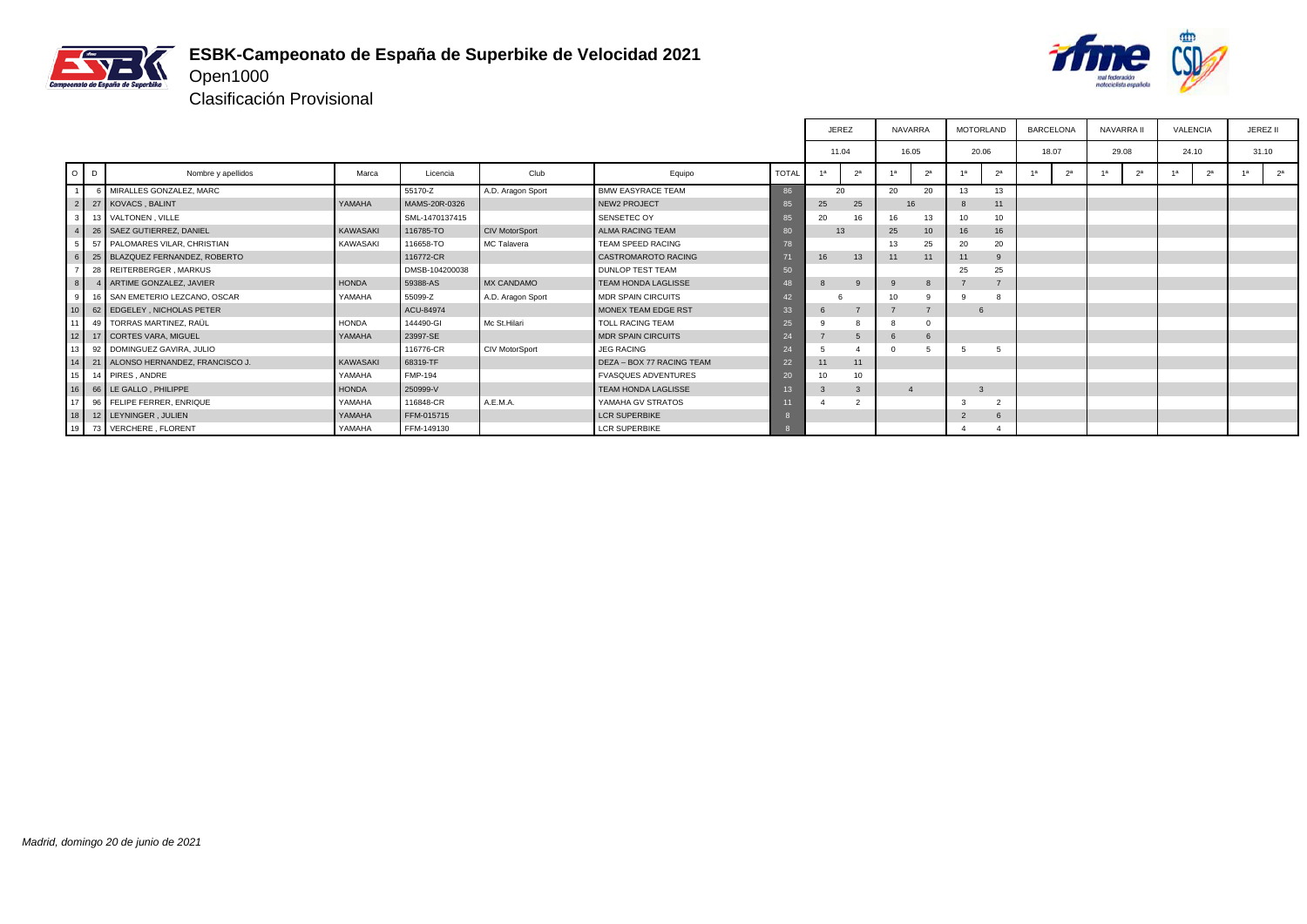

## **ESBK-Campeonato de España de Superbike de Velocidad 2021** Open600



Clasificación Provisional

|                 |         |                                     |              |               |                       |                             |              | <b>JEREZ</b> |                | NAVARRA |                | <b>MOTORLAND</b> |                  |    | <b>BARCELONA</b> | NAVARRA II     |                | <b>VALENCIA</b> |                |    | JEREZ II       |
|-----------------|---------|-------------------------------------|--------------|---------------|-----------------------|-----------------------------|--------------|--------------|----------------|---------|----------------|------------------|------------------|----|------------------|----------------|----------------|-----------------|----------------|----|----------------|
|                 |         |                                     |              |               |                       |                             |              | 11.04        |                | 16.05   |                | 20.06            |                  |    | 18.07            | 29.08          |                | 24.10           |                |    | 31.10          |
|                 | $O$ $D$ | Nombre y apellidos                  | Marca        | Licencia      | Club                  | Equipo                      | <b>TOTAL</b> |              | 2 <sup>a</sup> |         | 2 <sup>a</sup> |                  | 2 <sup>a</sup>   | 1a | 2 <sup>a</sup>   | 1 <sub>a</sub> | 2 <sup>a</sup> |                 | 2 <sup>a</sup> | 1a | 2 <sup>a</sup> |
|                 |         | 10 ORRADRE ABAD, UNAI               | YAMAHA       | 236523-NA     |                       | YAMAHA MS RACING            | 124          | 16           | 13             | 20      | 25             | 25               | 25               |    |                  |                |                |                 |                |    |                |
|                 |         | 37 GONZALEZ ROJAS, MAURO            |              | 116736-TO     | <b>CIV MotorSport</b> | <b>MDR SPAINCIRCUITS</b>    | 102          | 20           | 20             | 16      | 20             | 20               | 6                |    |                  |                |                |                 |                |    |                |
|                 |         | 47 VERDUGO DE LA TORRE. LUIS MIGUEL | YAMAHA       | 116650-CU     |                       | DR7 HMAX                    | 97           | 25           | 25             |         | 13             | 13               | 13               |    |                  |                |                |                 |                |    |                |
|                 |         | 21 MONTERO HUERTA, EDUARDO          | YAMAHA       | 116707-CR     | <b>CIV MotorSport</b> | CASTROMAROTO RACING         | 64           |              |                |         | 11             | 16               | 20               |    |                  |                |                |                 |                |    |                |
|                 |         | 53 GONZALEZ ZUDAIRE, DANIEL         | YAMAHA       | 116665-GU     | Alcarreño Mc          | SP57 RACING TEAM            | 53           |              |                | 10      | 16             | 10               | 10 <sup>10</sup> |    |                  |                |                |                 |                |    |                |
|                 |         | 86   MAYOR FRANCES, MARIO           | YAMAHA       | 236510-NA     |                       | ANDOTRANS TEAM TORRENTÓ     | 51           | 11           |                | 13      | $\Omega$       | 11               | 16               |    |                  |                |                |                 |                |    |                |
|                 |         | 91 FLOROV, MIHAIL                   | YAMAHA       | BMF-190000086 |                       | YAMAHA GV STRATOS           | 49           | 13           | 10             |         |                | 8                |                  |    |                  |                |                |                 |                |    |                |
| 8 <sup>1</sup>  |         | 93 POULSEN, MATHIAS                 | <b>HONDA</b> | DMU-38585     |                       | <b>MDS RACING TEAM</b>      | 49           | 10           | 16             |         | 10             | 6                | 0                |    |                  |                |                |                 |                |    |                |
| $\circ$         |         | 78 HEREDIA MARTINEZ, ANGEL          |              | 24094-SE      |                       | <b>MDR SPAINCIRCUITS</b>    |              |              |                |         |                | 9                |                  |    |                  |                |                |                 |                |    |                |
| 10 <sup>1</sup> |         | 3 REHACEK, FILIP                    | YAMAHA       | 24202-SE      |                       | <b>CARDOSO RACING</b>       | 27           | 8            |                |         | $\Omega$       | $\Omega$         | 8                |    |                  |                |                |                 |                |    |                |
| 11              |         | 14 ODENDAAL, STEVEN                 | YAMAHA       | MSA-102000011 |                       | EVAN BROS, WSSP YAMAHA TEAM | 25           |              |                | 25      | $\Omega$       |                  |                  |    |                  |                |                |                 |                |    |                |
|                 |         | 12   11   SCHULTZ . JARED KARL      | YAMAHA       | MSA-190000064 |                       | <b>FIFTY MOTORSPORT</b>     | 25           |              |                |         |                | 5                |                  |    |                  |                |                |                 |                |    |                |
| 13 <sup>1</sup> |         | 9 GOMEZ REQUENA, FRANCISCO          | YAMAHA       | 24649-H       | CM. Circuito de Jerez | <b>GM FUEL-VRC TEAM</b>     |              |              | 11             |         |                |                  |                  |    |                  |                |                |                 |                |    |                |
| 14              |         | 20 RAAVAD, DANNY                    | YAMAHA       | DMU-37905     |                       | <b>MDS RACING TEAM</b>      | 17           |              |                | 5       | 5              |                  |                  |    |                  |                |                |                 |                |    |                |
| 15 I            |         | 25 DAVIS, JAMIE                     | YAMAHA       | 9352-RF       |                       | <b>FIFTY MOTORSPORT</b>     |              |              |                |         |                |                  |                  |    |                  |                |                |                 |                |    |                |
| 16 <sup>1</sup> |         | 29 NUÑEZ SANCHEZ, JUAN JOSE         | YAMAHA       | 116657-TO     | MC Talavera           | <b>I+DENT RACING TEAM</b>   | 16.          | 5            | $\sqrt{5}$     | 6       | $\Omega$       |                  |                  |    |                  |                |                |                 |                |    |                |
| 17              |         | 77 SIBAJA MORENO, ANDREA            | KAWASAKI     | 24072-CO      |                       | DEZA - BOX 77 RACING TEAM   |              |              |                |         |                | -4               | 5                |    |                  |                |                |                 |                |    |                |
| 18              |         | 7 DZEGEDE, ZECHARIAH KWAME          |              | MFJ-190000158 |                       | <b>EASYRACE TEAM</b>        |              |              |                |         |                |                  |                  |    |                  |                |                |                 |                |    |                |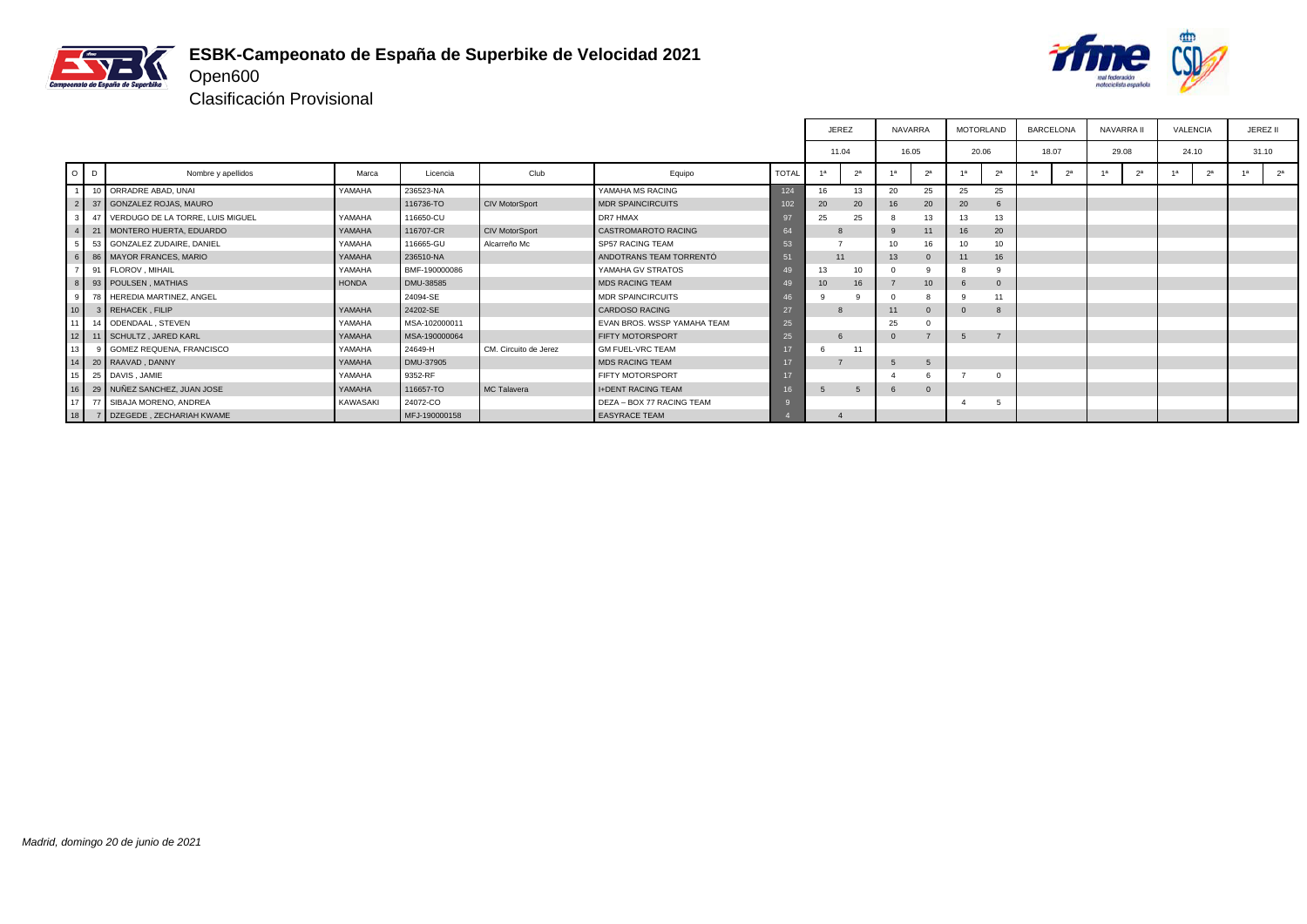

# **ESBK-Campeonato de España de Superbike de Velocidad 2021**



Cuna de Campeones Clasificación Provisional

|                |                          |       |                |               |        |              | <b>JEREZ</b>    |                | <b>NAVARRA</b> |                | <b>MOTORLAND</b> |              |
|----------------|--------------------------|-------|----------------|---------------|--------|--------------|-----------------|----------------|----------------|----------------|------------------|--------------|
|                |                          |       |                |               |        |              | 11.04           |                |                | 16.05          | 20.06            |              |
| $O$ $D$        | Nombre y apellidos       | Marca | Licencia       | Club          | Equipo | <b>TOTAL</b> |                 | 2 <sup>a</sup> | 4a             | 2 <sup>a</sup> | 4a               | 2a           |
|                | GONZALEZ PEREZ, DAVID    |       | 23995-CA       |               |        | 100          | 25              | 25             |                | 25             |                  | 25           |
| 2 <sup>1</sup> | MARTINEZ SOSA, XAVIER    |       | 68116-IB       |               |        | 85           | 11              | 13             | $\Omega$       | 20             | 25               | 16           |
| 3 <sup>1</sup> | VIDAL FERNANDEZ, XAVI    |       | 250992-A       | Ctat. Albaida |        | 67           | 16              | 20             | $\Omega$       | 11             |                  | 20           |
| 4              | PEREZ FERRANDO, MARK     |       | 251330-V       | MC Sueca      |        | 61           | 13              | 16             | $\mathbf{0}$   | 16             | 16               | $\mathbf{0}$ |
| 5 <sub>1</sub> | KASSIGIAN, ELLIOT        |       | 9360-RF        |               |        | 57           | 8               | 11             |                |                | 20               | 10           |
| 6 <sup>1</sup> | SIEBDRATH, MIKA          |       | DMSB-J1166279  |               |        | 51           | $\mathbf{Q}$    | 9              |                | $\mathbf{Q}$   | 13               | 11           |
| $\overline{7}$ | CHOTE, JAYANT            |       | KNMV-369331    |               |        | 33           | 20              |                | n              | 13             |                  |              |
| 8              | PAYNE, KYLE              |       | 9363-RF        |               |        | 30           | 10 <sup>°</sup> | 10             | $\Omega$       | 10             |                  |              |
| 9 <sup>1</sup> | RAMOS REIS, MARTIM MARCO |       | <b>FMP-018</b> |               |        | 24           |                 |                |                | $\Omega$       | 11               | 13           |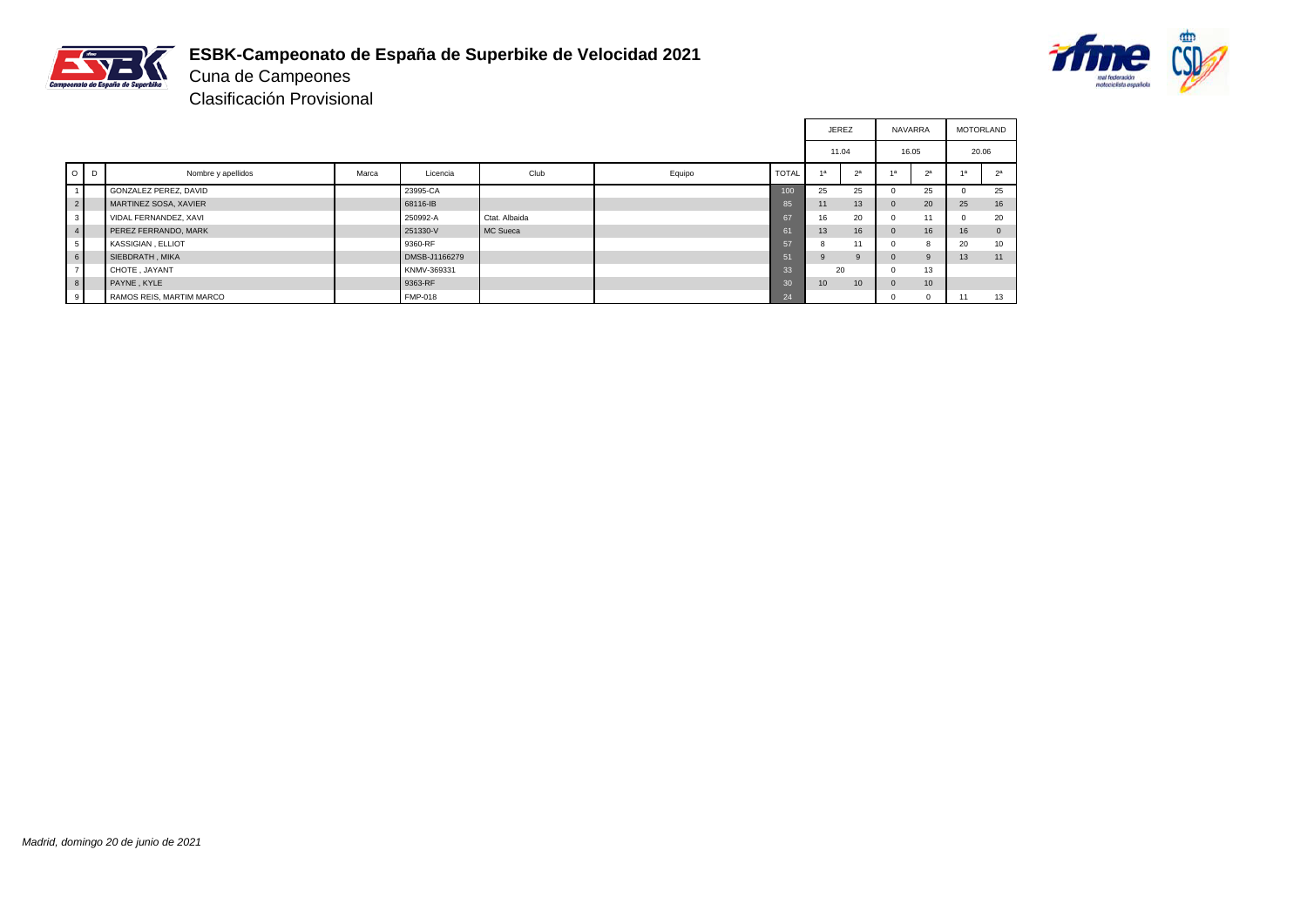

# **ESBK-Campeonato de España de Superbike de Velocidad 2021**



Yamaha R3 bLU cRU Challenge Clasificación Provisional

|                |         |                                  |       |                |                                |        |              | <b>JEREZ</b>   |                | <b>NAVARRA</b>  |                | MOTORLAND        |                |
|----------------|---------|----------------------------------|-------|----------------|--------------------------------|--------|--------------|----------------|----------------|-----------------|----------------|------------------|----------------|
|                |         |                                  |       |                |                                |        |              | 11.04          |                | 16.05           |                | 20.06            |                |
|                | $O$ $D$ | Nombre y apellidos               | Marca | Licencia       | Club                           | Equipo | <b>TOTAL</b> | 1a             | 2 <sup>a</sup> |                 | 2 <sup>a</sup> | 48               | 2 <sup>a</sup> |
| 1              |         | RUIZ RUIZ, YERAY                 |       | 24213-MA       | C.D. Motos Siles Carlos Málaga |        | 140          | 20             | 25             | 25              | 25             | 25               | 20             |
| $2 \mid$       |         | DIAZ CEBRIAN, ALVARO             |       | 251335-V       |                                |        | 130          | 25             | 20             | 20              | 20             | 20               | 25             |
| 3 <sup>1</sup> |         | GIMENEZ DE TORRES, CARLOS        |       | 251182-V       | MC Sueca                       |        | 90           | 16             | 16             | 13              | 16             | 16               | 13             |
| 4              |         | MORILLAS ZAMORA, DAYRON          |       | 143816-B       |                                |        | 84           | 13             | 13             | 16              | 13             | 13               | 16             |
| 5 <sup>1</sup> |         | URIOSTEGUI DOMINGUEZ, JUAN PABLO |       | 195785-PO      | <b>Ikeric Racing</b>           |        | 53           | 11             | 10             | 10 <sup>1</sup> | 11             | $\Omega$         | 11             |
| 6              |         | RIVERA RESEL, NATALIA            |       | 116660-CR      | <b>CIV MotorSport</b>          |        | 49           | $\mathbf{8}$   | 8              |                 | $\rightarrow$  | 9                | 10             |
| 7 <sup>1</sup> |         | BUDZIASZEK, MICHAL ADAM          |       | PZM-190000178  |                                |        | 48           | 10             | $\mathbf{Q}$   |                 | 6              |                  |                |
| 8              |         | SANCHEZ QUESADA, MAX             |       | 143817-B       | Racc M.S.                      |        | 31           |                |                | 11              | 10             | 10 <sup>10</sup> | $\mathbf{0}$   |
| 9              |         | DOMINGUEZ VILLARRUBIA, HECTOR    |       | 116656-CR      | CIV MotorSport                 |        | 27           |                |                |                 | 8              | 11               | $\Omega$       |
| 10             |         | VALENTE MARTINS, RODRIGO         |       | <b>FMP-26</b>  |                                |        | 27           | $\overline{ }$ |                | 5               | $\mathbf{0}$   | $\rightarrow$    | 8              |
| 11             |         | DA SILVA FRAGOSO, PEDRO MIGUEL   |       | FMP-161        |                                |        | 20           | 9              | 11             |                 |                |                  |                |
| 12             |         | VENANCIO DUARTE, MIGUEL SANTIAGO |       | <b>FMP-671</b> |                                |        | 18           |                |                | 9               | 9              |                  |                |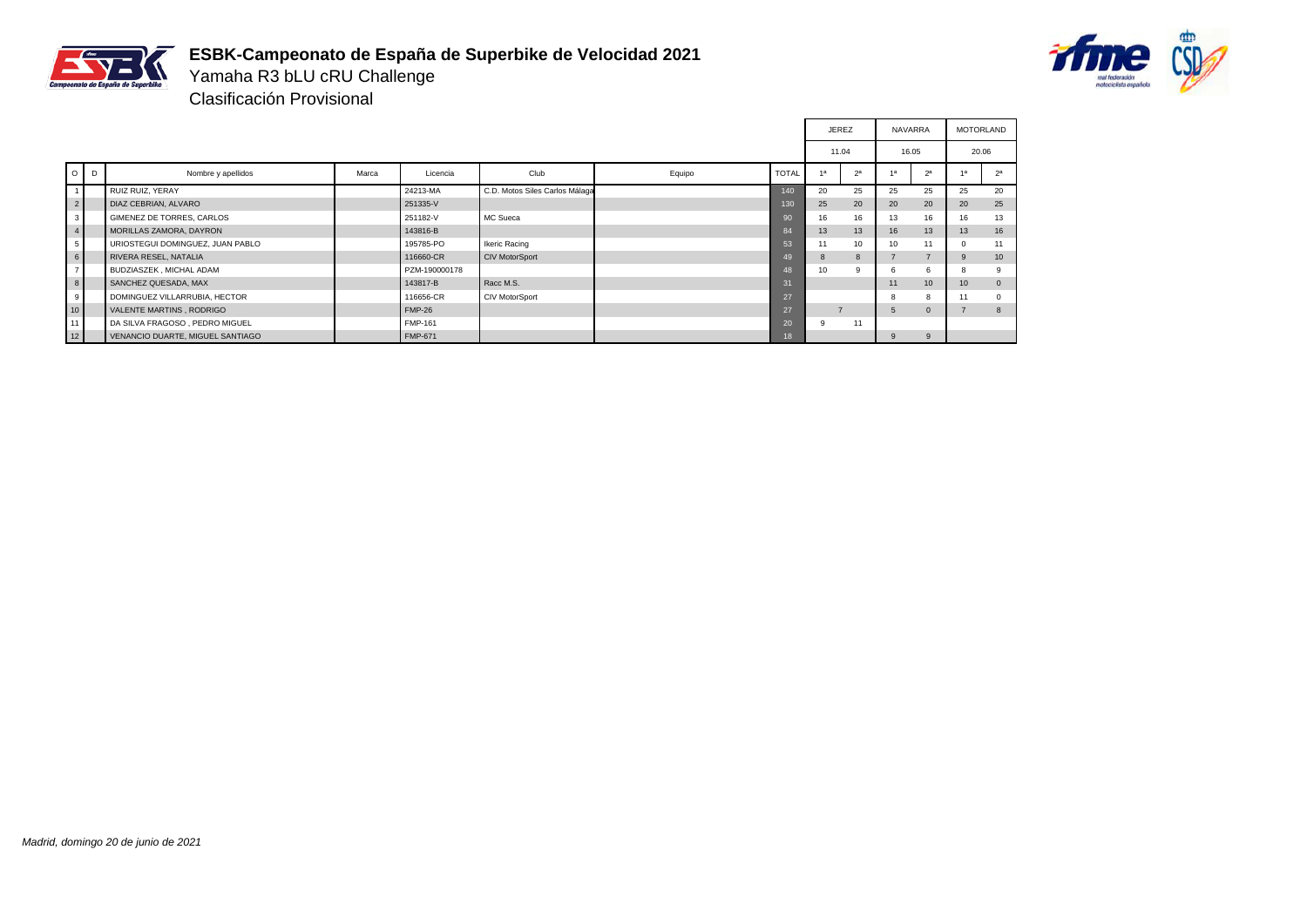

# **ESBK-Campeonato de España de Superbike de Velocidad 2021**



Kawasaki Ninja Spirit Trophy Clasificación Provisional

|                |        |                                |       |           |                                |        |                  |                | <b>JEREZ</b>   | NAVARRA               |                |                | <b>MOTORLAND</b> |
|----------------|--------|--------------------------------|-------|-----------|--------------------------------|--------|------------------|----------------|----------------|-----------------------|----------------|----------------|------------------|
|                |        |                                |       |           |                                |        |                  | 11.04          |                |                       | 16.05          |                | 20.06            |
|                | $O1$ D | Nombre y apellidos             | Marca | Licencia  | Club                           | Equipo | <b>TOTAL</b>     | 1 <sup>a</sup> | 2 <sup>a</sup> | 1a                    | 2 <sup>a</sup> | 1 <sup>a</sup> | 2 <sup>a</sup>   |
| $\overline{1}$ |        | FERNANDEZ ROBLEDILLO, ERIC     |       | 144575-B  |                                |        | 120              | 25             | 25             | 20                    | 25             | $\Omega$       | 25               |
| $\overline{2}$ |        | MOGEDA VENDRELLS, DANIEL       |       | 144613-B  | Racc M.S.                      |        | 87               | 20             |                | 13                    | 13             | 25             | 16               |
| 3              |        | LLAMBIAS ROSAS, FACUNDO ANDRES |       | 224232-M  |                                |        | 75               | $\mathbf 0$    | 11             | 25                    | 20             | 11             | 8                |
| $\overline{4}$ |        | JIMENEZ VICENTE, BORJA         |       | 230706-MU | Poli-Sport Cartagena           |        | 73               | 13             | 16             | 16                    | $\mathbf{0}$   | 8              | 20               |
| 5              |        | OSUNA SAEZ, JOSE MANUEL        |       | 24015-SE  |                                |        | 60               | 10             | 10             | 8                     | 8              | 13             | 11               |
| $6\phantom{.}$ |        | CARRION MARTINEZ, ALEJANDRO    |       | 117056-CR |                                |        | 52               | 20             | 13             | 10                    | 9              |                |                  |
| $\overline{7}$ |        | TORRES DOMINGUEZ, ANTONIO      |       | 24138-SE  |                                |        | 48               |                | 16             | 11                    | 11             | 10             | $\mathbf 0$      |
| $\bf8$         |        | CONESA BENITO, JUAN ANTONIO    |       | 251282-A  | CM Gass74                      |        | 40               | 5              | $\overline{2}$ |                       |                | 20             | 13               |
| 9              |        | YEBRA PEREZ, HECTOR            |       | 90019-LE  |                                |        | 40               | 6              | 8              | $\Omega$              | $\overline{4}$ | 16             | 6                |
| 10             |        | SAIZ MARQUEZ, YERAY            |       | 85968-S   | Mc. RJ Sport                   |        | 30               | 11             | 9              | $\mathbf{0}$          | 10             |                |                  |
| 11             |        | SANTOS TRILLA, JOAN            |       | 144822-GI |                                |        | 28               | $\Omega$       | $\Delta$       | 6                     | $\Omega$       | 9              | 9                |
| 12             |        | <b>GARCIA GONZALEZ, JULIO</b>  |       | 24011-MA  |                                |        | 28               | 8              | 5              | $\boldsymbol{\Delta}$ | $\mathbf{0}$   | $\overline{4}$ | $7^{\circ}$      |
| 13             |        | PEREZ ORNEDO, RAUL             |       | 24460-H   | C.D. Vialmotor                 |        | 27               | $\overline{7}$ | $\overline{7}$ | $\overline{7}$        | 6              |                |                  |
| 14             |        | MILLAN GOMEZ, ALEX             |       | 144352-B  | Racc M.S.                      |        | 25               |                |                | 9                     | 16             |                |                  |
| 15             |        | PERRONE CANTON, VALENTIN       |       | 144170-B  |                                |        | 20               | $\overline{4}$ | 6              | 5                     | $\overline{2}$ | 3              | $\mathbf 0$      |
| 16             |        | RIVERA COLORADO, JUAN ESTEBAN  |       | 55065-Z   | A.D. Aragon Sport              |        | 18               | 9              | $\mathbf{0}$   | $\overline{2}$        | $\overline{7}$ | $\mathbf{0}$   | $\mathbf 0$      |
| 17             |        | VALLE MOYANO, CARLOS           |       | 24151-MA  | C.D. Motos Siles Carlos Málaga |        | 16 <sup>°</sup>  |                |                |                       |                | 6              | 10               |
| 18             |        | CALATAYUD PASCUAL, UNAI        |       | 251303-V  | Circuito del Motor             |        | 12 <sup>2</sup>  |                | 3              | $\Omega$              | $\mathbf{3}$   | 5              | $\mathbf{0}$     |
| 19             |        | GONCALVES ALONSO, TOMAS MARIA  |       | FMP-355   |                                |        | 10 <sup>°</sup>  |                | 3              |                       |                | $\overline{7}$ | $\mathbf 0$      |
| 20             |        | <b>GARCIA VAZQUEZ, AARON</b>   |       | 143897-B  | Racc M.S.                      |        | 10 <sup>10</sup> | $\mathbf{0}$   | $\overline{1}$ | 3                     | 5              | $\mathbf{0}$   | $\mathbf{1}$     |
| 21             |        | NESBAKKEN GRANSHAGEN, OLA      |       | 251287-A  | MC Sueca                       |        |                  | $\overline{2}$ |                | $\mathbf 0$           | $\mathbf{0}$   |                | $\overline{4}$   |
| 22             |        | RAPOSEIRAS BERENGUERAS, JORDI  |       | 11817-AN  |                                |        |                  | $\mathbf{0}$   | $\mathbf{0}$   |                       | $\mathbf{1}$   | $\overline{2}$ | $\mathbf{3}$     |
| 23             |        | DIAZ ACERETE, SAMUEL           |       | 116699-CR | <b>CIV MotorSport</b>          |        | 5                |                |                |                       |                | $\mathbf 0$    | 5                |
| 24             |        | DEL OLMO MORENO, JAVIER        |       | 116897-CR | <b>CIV MotorSport</b>          |        | $\overline{2}$   |                |                |                       |                | $\mathbf{0}$   | $\overline{2}$   |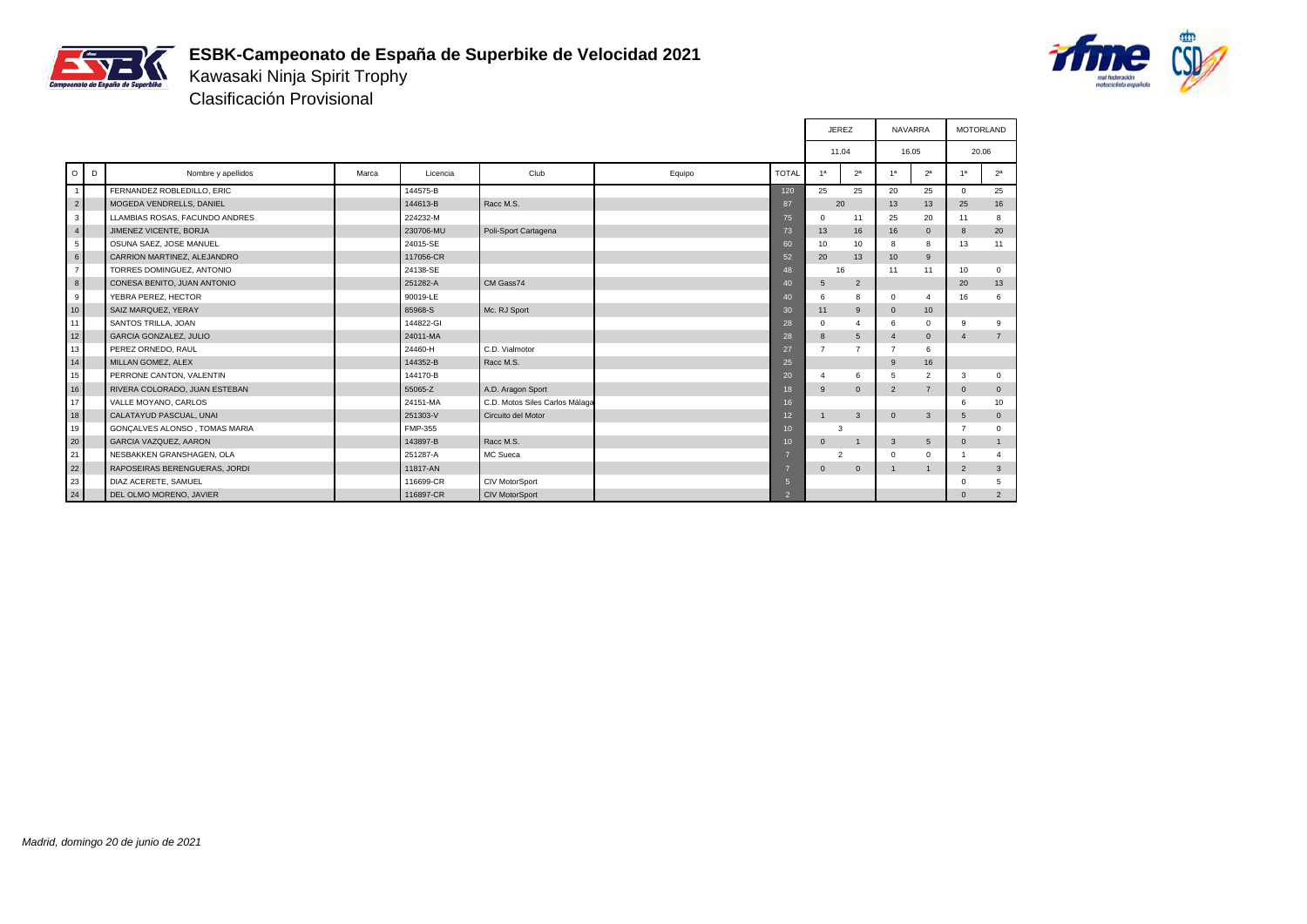



Clasificación (2 pilotos por equipo)

**REDD CHALLENGE**

| <u>elementen (= hunter har admha)</u> | <b>Total</b>   | Jer-1          | Jer-2          | Nav-1          | Nav-2          | Mot-1          | Mot-2          | Bar-1 | Bar-2 | $Nav-1$ | Nav-2 | $Val-1$ | $Val-2$ | Jer-1 | $Jer-2$ |
|---------------------------------------|----------------|----------------|----------------|----------------|----------------|----------------|----------------|-------|-------|---------|-------|---------|---------|-------|---------|
| YAMAHA MS RACING                      | 203            | 41             | 45             | 45             | 22             | 27             | 23             |       |       |         |       |         |         |       |         |
| ARCO MOTOR UNIVERSITY TEAM            | 127            | 24             | 22             | 10             | 17             | 21             | 33             |       |       |         |       |         |         |       |         |
| <b>ESP SOLUTIONS MOTAP RT</b>         | 97             | 8              | 21             | 19             | 10             | 19             | 20             |       |       |         |       |         |         |       |         |
| <b>TEAM SPEED RACING</b>              | 82             | 13             | 13             | 11             | 25             |                | 20             |       |       |         |       |         |         |       |         |
| DEZA-BOX 77 RACING TEAM               | 72             | 20             | 14             | 10             | 9              | 13             | 6              |       |       |         |       |         |         |       |         |
| TEAM BOX 64                           | 59             | 3              | $\overline{7}$ | $\mathbf{1}$   | $\overline{7}$ | 25             | 16             |       |       |         |       |         |         |       |         |
| KAWASAKI PL RACING JUNIOR TEAM        | 48             |                | 8              | 16             | 16             | 6              | 2              |       |       |         |       |         |         |       |         |
| <b>TEAM LAGLISSE</b>                  | 20             |                |                |                |                | 13             | $\overline{7}$ |       |       |         |       |         |         |       |         |
| TEAM SPN-EMACOMPETICION               | 19             | $\mathbf{1}$   |                | $\overline{4}$ | 11             | 2              | $\mathbf{1}$   |       |       |         |       |         |         |       |         |
| <b>TECNIRACING</b>                    | 18             | $\overline{7}$ | 3              |                | 8              |                |                |       |       |         |       |         |         |       |         |
| DR7 HMAX                              | 12             |                |                | 6              | 6              |                |                |       |       |         |       |         |         |       |         |
| HY COMPETICION TEAM                   | 11             |                | $\overline{2}$ |                |                | 9              |                |       |       |         |       |         |         |       |         |
| AUSTIN RACING VHC LIQUI MOLY          | 8              | 5              |                |                | 3              |                |                |       |       |         |       |         |         |       |         |
| ORG MOTOR RACING                      | 7              |                |                |                |                | $\overline{4}$ | 3              |       |       |         |       |         |         |       |         |
| I+DENT RACING TEAM                    | 5              |                |                |                |                | $\mathbf{1}$   | $\overline{4}$ |       |       |         |       |         |         |       |         |
| <b>FUSIÓN RACING TEAM</b>             | $\overline{2}$ |                | 1              |                | $\mathbf{1}$   |                |                |       |       |         |       |         |         |       |         |
| <b>ALMA RACING TEAM</b>               | $\mathbf 0$    |                |                |                |                |                |                |       |       |         |       |         |         |       |         |
| ER71 TEAM                             | $\mathbf 0$    |                |                |                |                |                |                |       |       |         |       |         |         |       |         |
| <b>ETG RACING</b>                     | $\mathbf 0$    |                |                |                |                |                |                |       |       |         |       |         |         |       |         |
| <b>FULL POWER 24</b>                  | $\mathbf 0$    |                |                |                |                |                |                |       |       |         |       |         |         |       |         |
| <b>GV STRATOS RACING TEAM</b>         | $\mathbf 0$    |                |                |                |                |                |                |       |       |         |       |         |         |       |         |
| <b>ILUSION TEAM</b>                   | $\mathbf 0$    |                |                |                |                |                |                |       |       |         |       |         |         |       |         |
| KALLIO RACING JUNIOR TEAM             | $\mathbf 0$    |                |                |                |                |                |                |       |       |         |       |         |         |       |         |
| M 24 COMPETICION                      | $\mathbf 0$    |                |                |                |                |                |                |       |       |         |       |         |         |       |         |
| MIGUEL OLIVEIRA FUN CLUB              | $\mathbf 0$    |                |                |                |                |                |                |       |       |         |       |         |         |       |         |
| STAND OS PUTOS RACING TEAM            | $\mathbf 0$    |                |                |                |                |                |                |       |       |         |       |         |         |       |         |
| TEAM CURIA SEMILLA AZTECA             | $\mathbf 0$    |                |                |                |                |                |                |       |       |         |       |         |         |       |         |
| TEAM MOTOCLUBE LOULÉ CONCELHO         | $\mathbf 0$    |                |                |                |                |                |                |       |       |         |       |         |         |       |         |
| <b>TJT RACING</b>                     | $\mathbf 0$    |                |                |                |                |                |                |       |       |         |       |         |         |       |         |

**MotorLand Aragón, 20 de junio de 2021**



www.rfme.com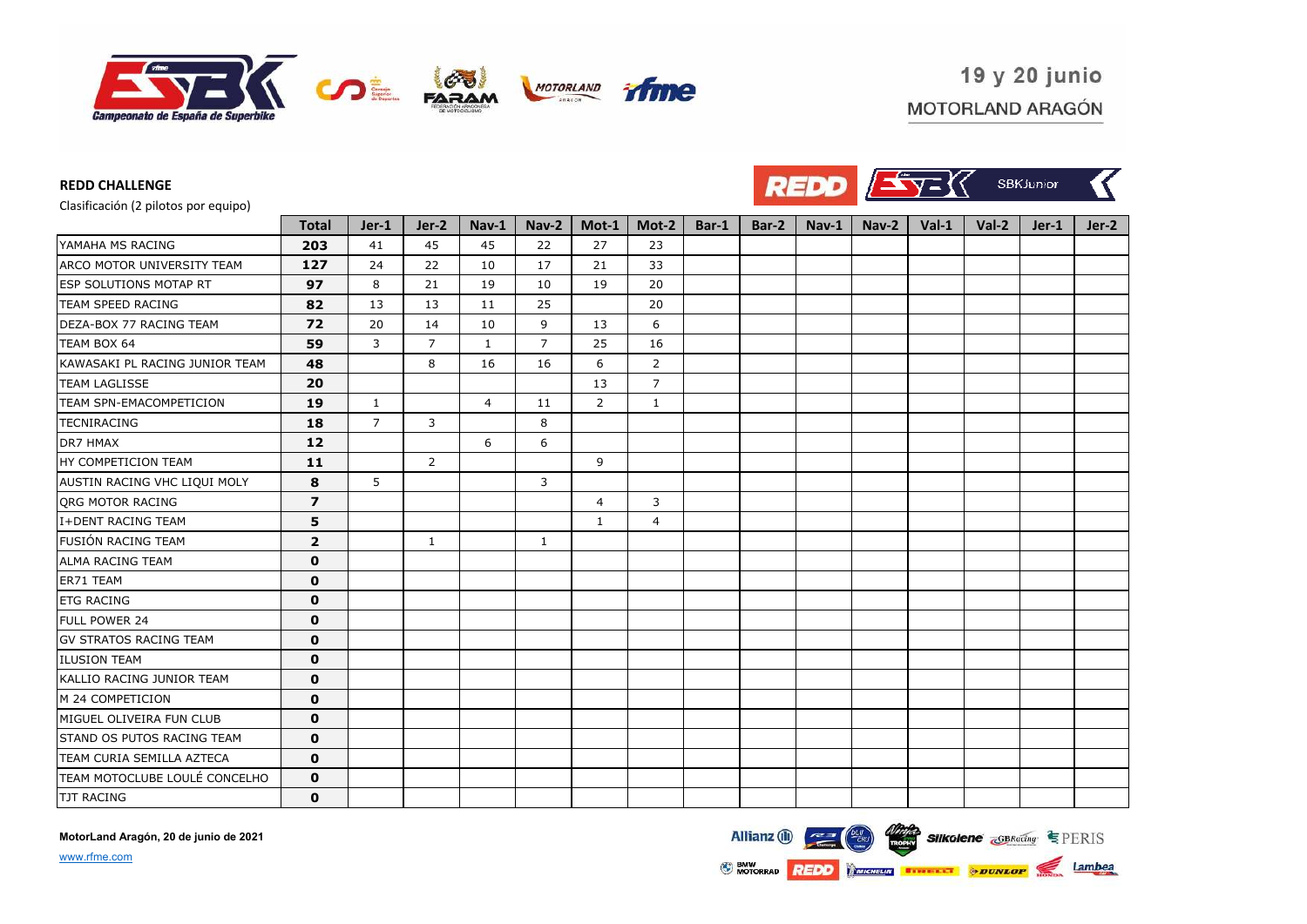

#### **Constructores - Clasificación provisional**

 $\sqrt{2} \sqrt{2}$  Super**SPORT** 

| $\overline{\mathbf{0}}$ | <b>Marca</b>  | Total | $Jer-1$ | $Jer-2$ | $Nav-1$ | Nav-2 | Mot-1 | $Mod-2$ | Bar-1 | Bar-2 | Nav-1 | $\sqrt{Nav-2}$ | $Val-1$ | Val-2 | Jer-1 | Jer-2 |
|-------------------------|---------------|-------|---------|---------|---------|-------|-------|---------|-------|-------|-------|----------------|---------|-------|-------|-------|
|                         | <b>RACING</b> | 150   | 25      | 25      | 25      | 25    | 25    | 25      |       |       |       |                |         |       |       |       |
| 2                       | Kawasaki      | 36    | 11      | 16      |         |       |       | 2       |       |       |       |                |         |       |       |       |

|                |                                            |       |       |         |       |       |       |       |       |       |       |       |         |         | SuperBIKE |         |
|----------------|--------------------------------------------|-------|-------|---------|-------|-------|-------|-------|-------|-------|-------|-------|---------|---------|-----------|---------|
| $\circ$        | Marca                                      | Total | Jer-1 | $Jer-2$ | Nav-1 | Nav-2 | Mot-1 | Mot-2 | Bar-1 | Bar-2 | Nav-1 | Nav-2 | $Val-1$ | $Val-2$ | Jer-1     | $Jer-2$ |
| 1              | AHA<br>ᅊ<br><b>ACING</b><br>$\blacksquare$ | 117   | 16    | 13      | 25    | 25    | 25    | 13    |       |       |       |       |         |         |           |         |
| $\overline{2}$ | <b>BMW Motorrad</b>                        | 116   | 20    | 20      | 11    | 20    | 20    | 25    |       |       |       |       |         |         |           |         |
| 3              | <b>HONDA</b>                               | 81    | 25    | 25      | 0     | 0     | 11    | 20    |       |       |       |       |         |         |           |         |
| 4              | Kawasaki                                   | 81    | 10    | 11      | 20    | 16    | 13    | 11    |       |       |       |       |         |         |           |         |